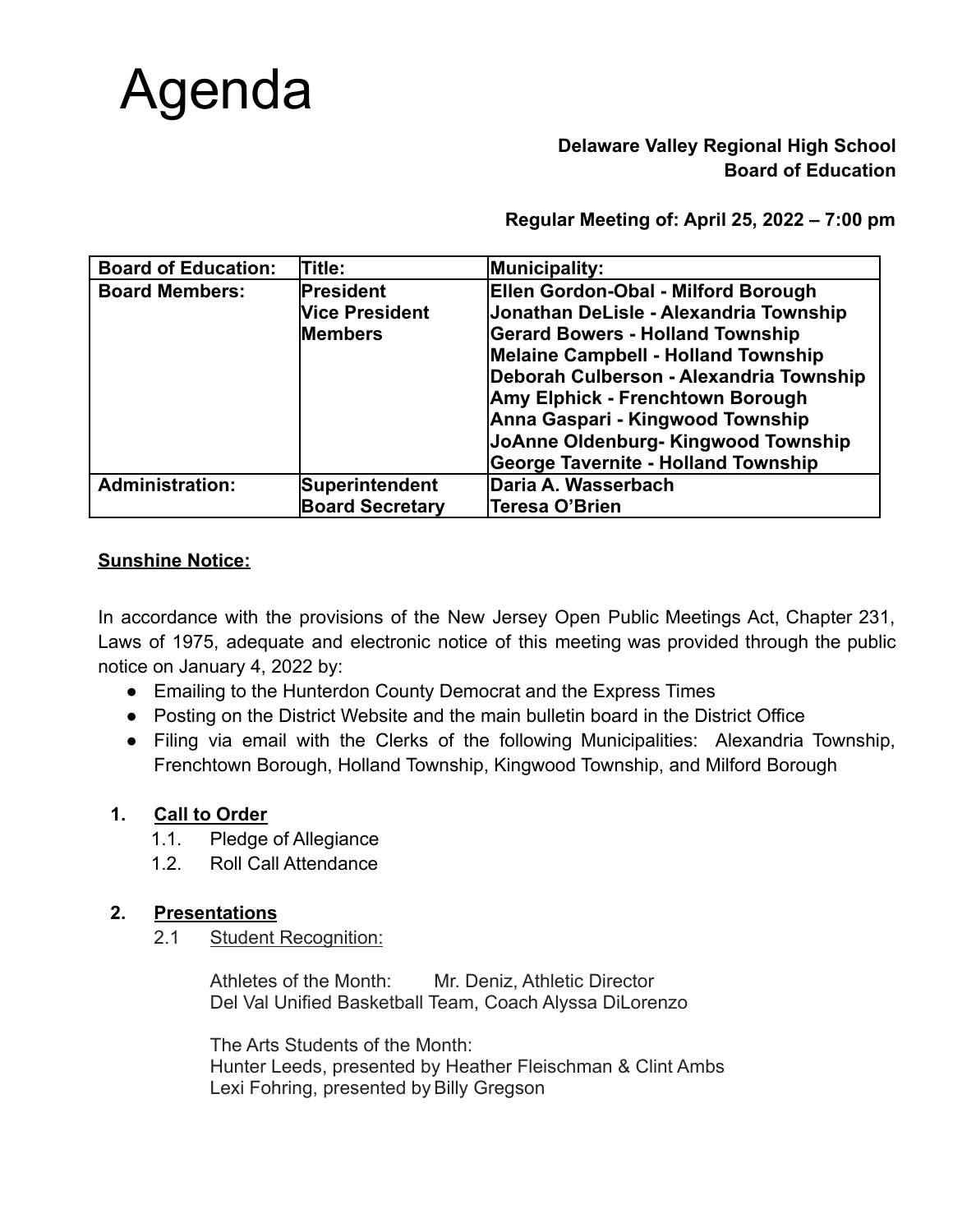# **3. Administrative/Staff Presentation and Reports**

Management Reports:

- 3.1 School Administration: Athletics Bill Deniz, Athletic Director, Supervisor of Health and Physical Education
- 3.2 Principal's Report Submitted by Dr. Broadus Davis, Interim Principal

# **A. [Public Hearing on the 2022/2023 Budget](https://drive.google.com/file/d/1wSrMcdIaIWFKC8bRkKUkKIos8LNaPo3n/view?usp=sharing)**

Residents are invited to respectfully share their concerns, comments and suggestions by referring to the district website and completing the public comment form located at <www.dvrhs.org/dvboemeeting>

# Action Items:

A. Approve use of Enrollment Adjustment

Whereas, N.J.A.C. 6A:23A-11.2(c) allows a district to request an adjustment to the tax levy for increases in enrollment that exceeds two percent of the pre-budget year:

Whereas, the Delaware Valley Regional High School Board of Education has determined that there is a need to use the enrollment adjustment in the amount of \$377,796 for the purpose of supporting a thorough and efficient education which has become more difficult as a result of state aid reductions exceeding the 2% tax levy cap in the amount of \$434,291,

Therefore Be It Resolved, that the Delaware Valley Regional High School Board of Education requests the approval to use the enrollment adjustment in the 2022/2023 budget which will exceed the 2% tax levy cap in the amount of \$377,796.

Be It Further Resolved, that the purpose for needing the enrollment adjustment will be satisfied during the 2022/2023 budget cycle.

# B. Resolution to Adopt Budget

Whereas, the 2022/2023 budget includes sufficient funds to implement the proposed planning process as described in this district's Annual Report pursuant to N.J.S.A. 18A:7A -11 and to provide curriculum and instruction which will enable all students to achieve the Core Curriculum Content Standards and Core Curriculum State Standards;

Whereas, the 2022/2023 budget is in compliance with the requirements set forth in N.J.S.A. 18A and N.J.A.C. Title 6 and 6A;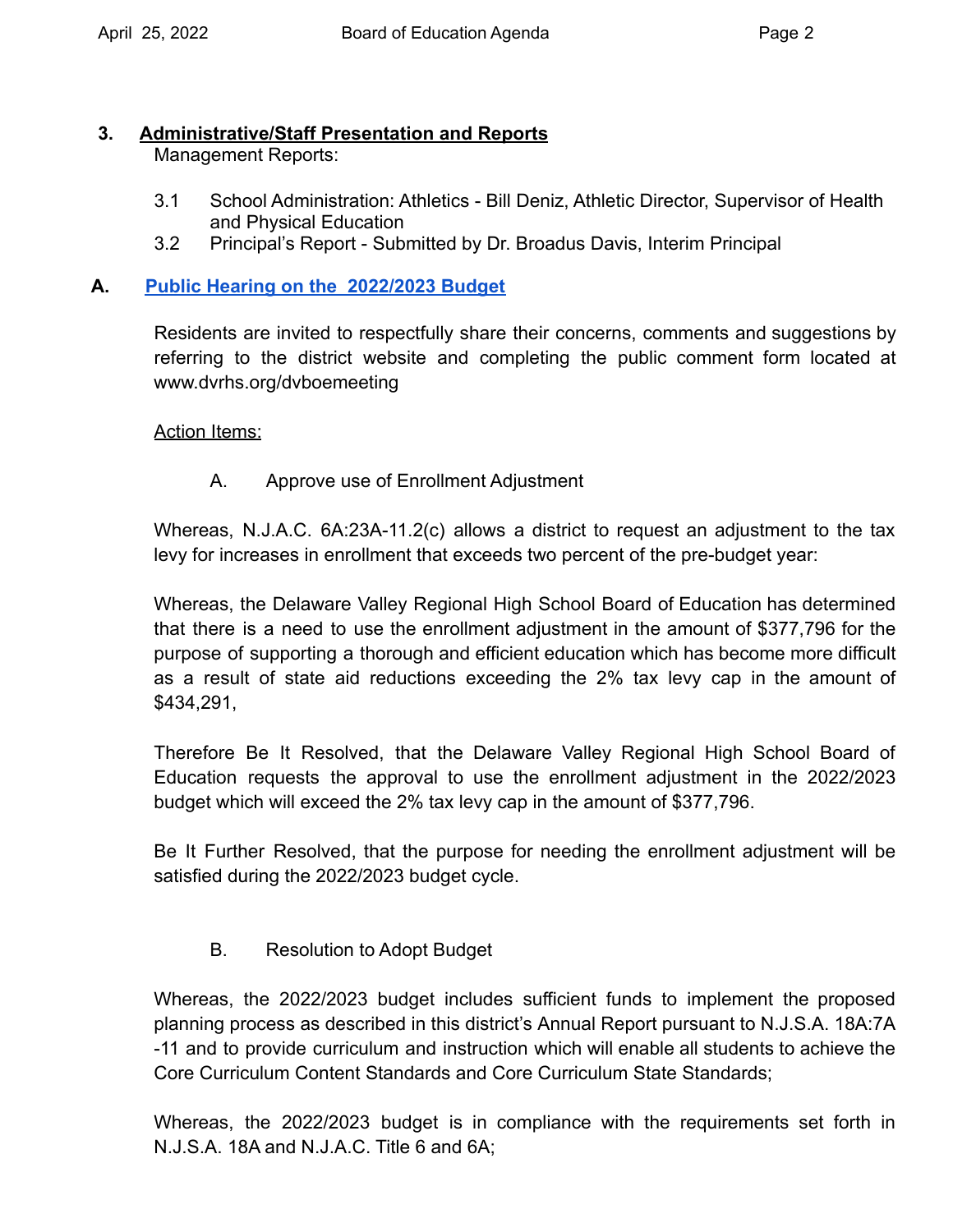Whereas, the following changes have been made since the approval of the preliminary budget to increase the overall budget by \$49,605 with no tax impact:

Revenues Budgeted Fund Balance \$174,605

**Appropriations** 11-000-262-100 \$365,883

Therefore Be It Resolved the Delaware Valley Regional High School Board of Education approves the revised 2022/2023 budget in the amount of \$19,029,625 as follows:

Be It Further Resolved that the Delaware Valley Regional High School Board of Education will withdraw \$300,000 from Capital Reserve in accordance with N.J.A.C. 6A:23A-14.1(h) for the following purposes:

Principal on Capital Lease Payment

The district obtained a 5 year capital lease during FY19 for the purpose of completing a chemistry lab renovation and a roof replacement/restoration project. A principal payment in the amount of \$511,176 is planned for FY23. A withdraw from capital reserve in the amount of \$300,000 will support the principal payment of the capital lease.

Be It Further Resolved to acknowledge that the 2022/2023 budget as described above results in a general fund tax levy in the amount of \$16,443,710 and a debt service tax levy in the amount of \$0 apportioned as follows:

| Alexandria Township (32.4974832%):<br>Alexandria Township General Fund Tax Levy \$5,343,792 |
|---------------------------------------------------------------------------------------------|
| Frenchtown Borough (5.9880133%):<br>Frenchtown Borough General Fund Tax Levy\$984,652       |
| Holland Township (30.1364311%):<br>Holland Township General Fund Tax Levy  \$4,955,547      |
| Kingwood Township (26.5070005%):<br>Kingwood Township General Fund Tax Levy \$4,358,734     |
| Milford Borough (4.8710719%):<br>Milford Borough General Fund Tax Levy \$800,985            |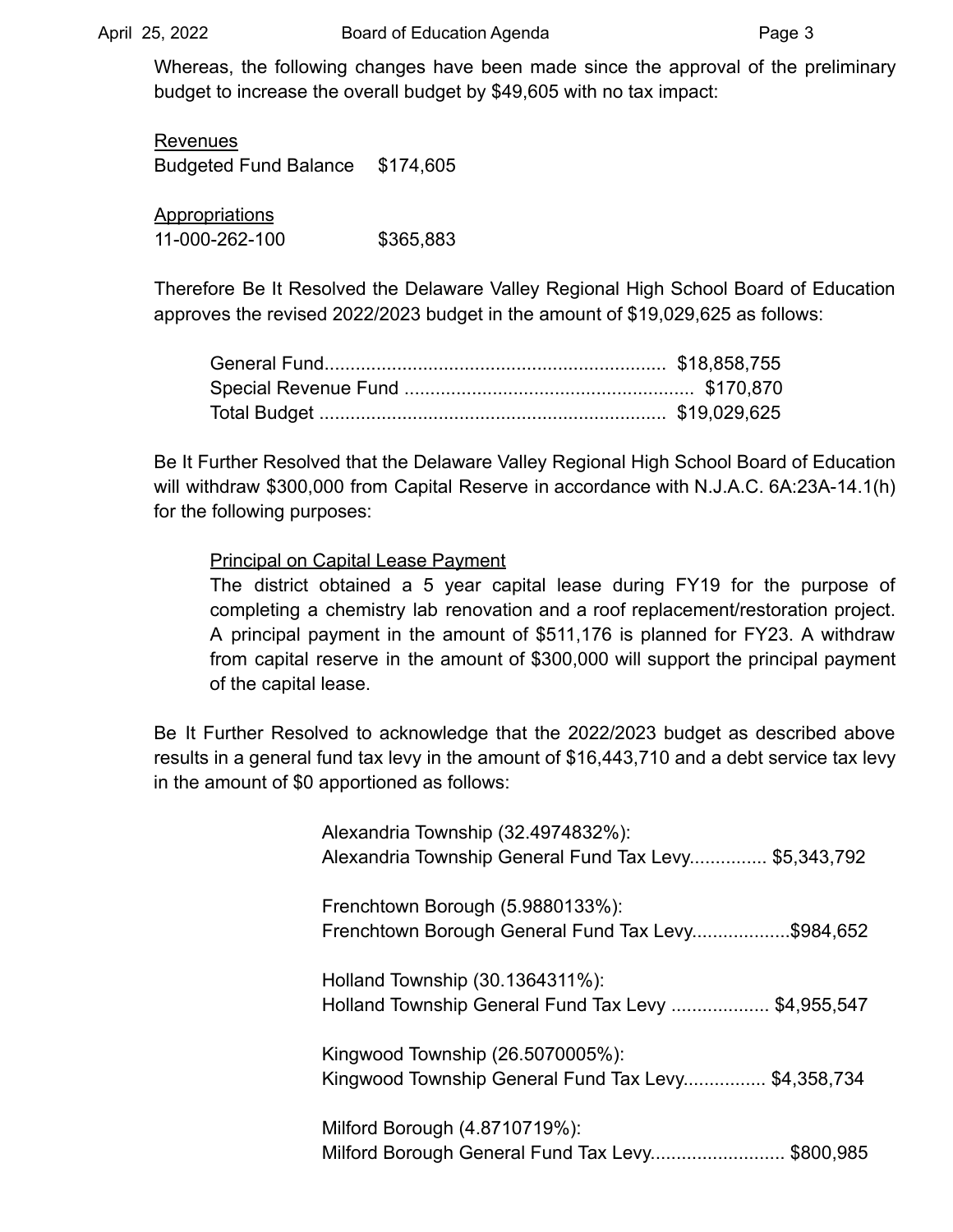Total General Fund Tax Levy……………………………\$16,443,710

# **2022/2023 ORGANIZATION:**

# Action Items:

A. Motion to approve 2022/2023 per pupil annual tuition rates as follows:

Regular Education Grades 9-12 (Parent Paid Rate): \$8,000 (first child), \$6,000 (additional child) Regular Education Grades 9-12 (All Others): \$25,931 Special Education Grades 9-12: \$33,221

B. Motion to establish the 2022/2023 annual cash reimbursement in lieu of health benefits calculation for non-affiliated staff members as follows:

Compensation of twenty-five percent (25%) of the amount saved by the Board resulting from the Employee's waiver of coverage or Four Thousand Dollars (\$4,000), whichever is less.

- C. Motion to authorize the Superintendent and Business Administrator to implement the 2022/2023 budget pursuant to federal, state and local policies and regulations.
- D. Motion to approve the 2022/2023 substitute rates as follows:

| Custodians         | All positions                      | \$18.00/hour |
|--------------------|------------------------------------|--------------|
|                    | <b>Professional License</b>        | \$30.00/hour |
| <b>Nurses</b>      | Full-day                           | \$200.00     |
|                    | Minimum School Day                 | \$150.00     |
| <b>Secretaries</b> | All positions                      | \$14.00/hour |
| Teachers/Aides     | Minimum School Day                 | \$82.50      |
|                    | Consecutive days 1-5 <sup>**</sup> | \$110.00     |
|                    | Consecutive days 6-20 **           | \$120.00     |
|                    | Over 20 consecutive days **        | Step 1       |

\*\* Consecutive days of service for the same teacher. If there are any breaks in service when school is in session, for any reason, the count starts over again.

- E. Motion to authorize all approved DVRHS staff members to serve as student chaperones, on an as needed basis, for the 2022/2023 school year.
- F. Motion to authorize all certificated DVRHS staff members to provide homebound instruction services at the hourly rates established by the negotiated agreement, on an as needed basis, for the 2022/2023 school year.
- G. Motion to approve the following 2022/2023 flat rates for athletic event workers: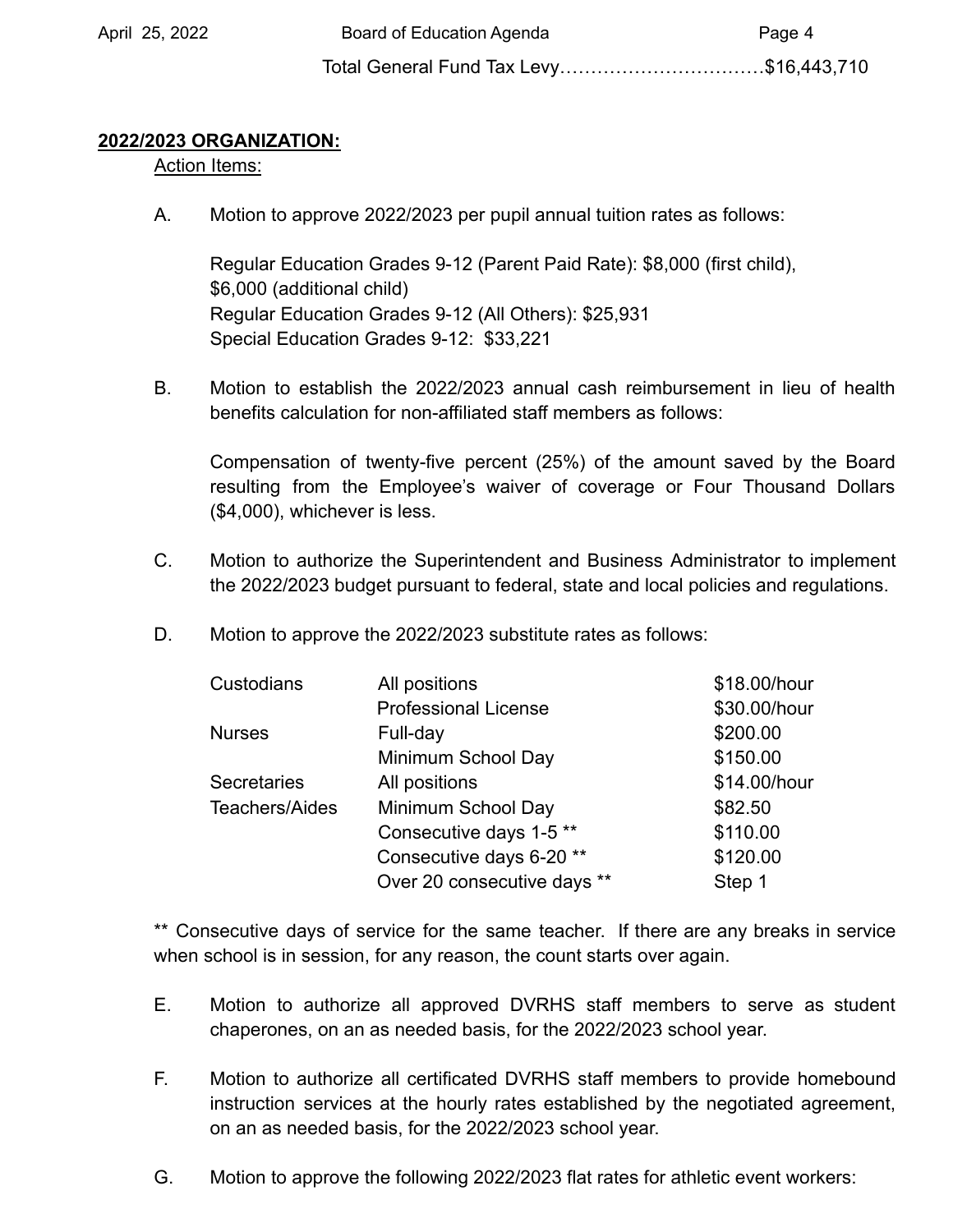| Security/Parking Lot/Usher\$62.50 |  |
|-----------------------------------|--|
| Scoreboard combo games\$95.75     |  |
|                                   |  |
| Announcer/Clock operator\$52.00   |  |

H. Motion to appoint the following 2022/2023 Representatives to the Sick Bank Committee:

**Superintendent** Business Administrator/Board Secretary Principal

Alternate: Director of Curriculum

- I. Motion to certify that the Delaware Valley Regional High School District, including media centers/libraries in the district, are in compliance with the Children's Internet Protection Act and the Neighborhood Children's Internet Protection Act and the school district enforces the requirements of these Acts and Policy No. 2361 "Acceptable Use of Computer Networks/Computers and Resources."
- J. Motion to authorize the 2022/2023 participation in the following service providers for the Tax Sheltered Annuity Plan:

Lincoln Investments – 403(b) and 457 Plans AXA/Equitable – 403(b) and 457 Plans MetLife  $-403(b)$  and 457 Plans Valic  $-403(b)$ 

K. Motion to approve the evaluation models to be used in the 2022/2023 school year in accordance with AchieveNJ as follows:

Danielson Framework for Teaching...............................................Teachers NJ Principals Evaluation for Professional Learning (NJPEPL)......Administrators Danielson/Marshall Combination ……..…………………………….Supervisors

L. Motion to approve the 2022/2023 Municipal Tax Payment Schedule as follows:

| <b>Alexandria Township</b>                                   |              |              |  |  |
|--------------------------------------------------------------|--------------|--------------|--|--|
| <b>General Fund Levy</b><br><b>Total Payment</b><br>Due Date |              |              |  |  |
| July 1, 2022                                                 | \$890,632.00 | \$890,632.00 |  |  |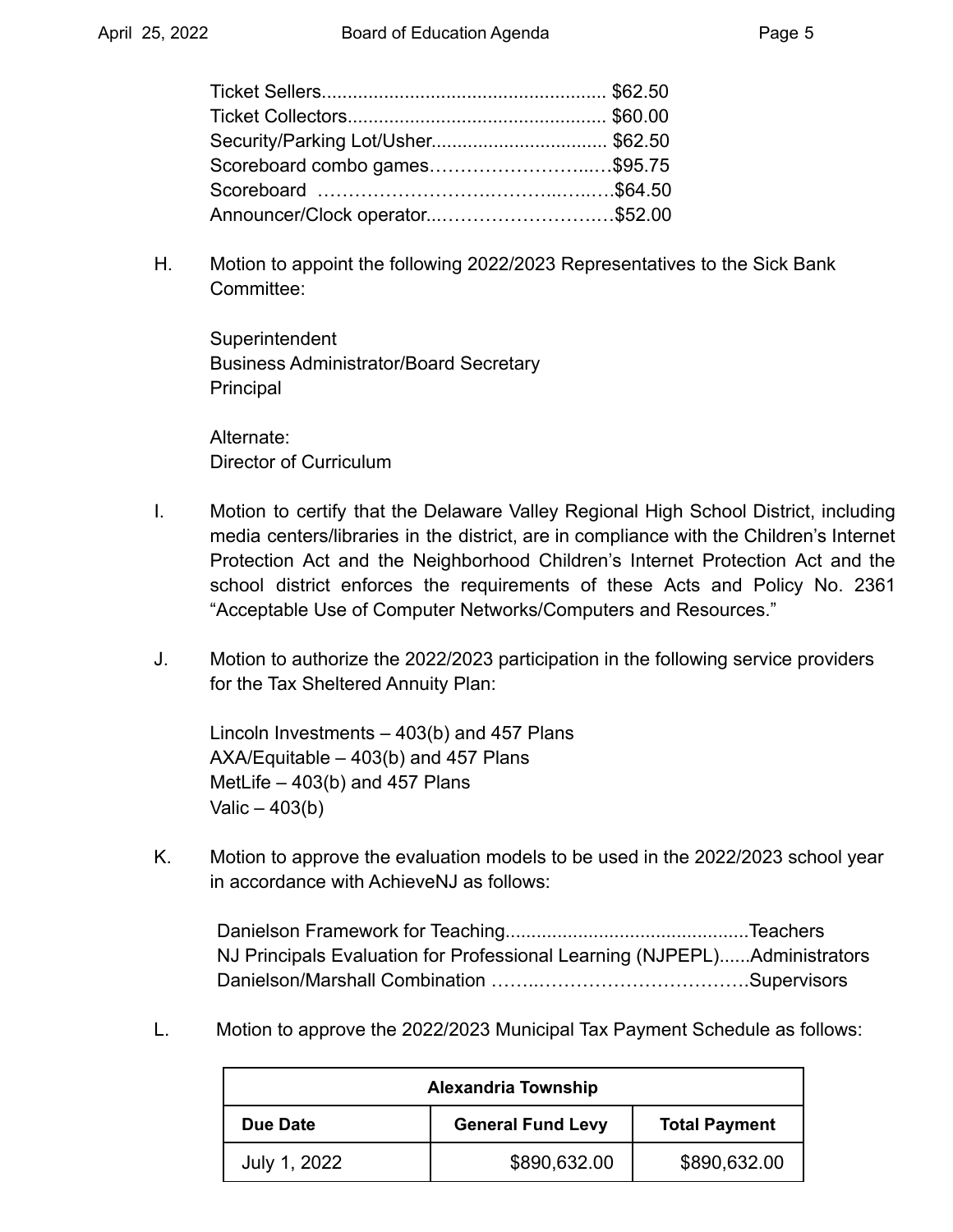| September 1, 2022        | \$890,632.00                     | \$890,632.00         |  |  |
|--------------------------|----------------------------------|----------------------|--|--|
| November 1, 2022         | \$890,632.00                     | \$890,632.00         |  |  |
| January 1, 2023          | \$890,632.00                     | \$890,632.00         |  |  |
| March 1, 2023            | \$890,632.00                     | \$890,632.00         |  |  |
| May 1, 2023              | \$890,632.00                     | \$890,632.00         |  |  |
| <b>Total</b>             | \$5,343,792.00                   | \$5,343,792.00       |  |  |
|                          | <b>Frenchtown Borough</b>        |                      |  |  |
| <b>Due Date</b>          | <b>General Fund Levy</b>         | <b>Total Payment</b> |  |  |
| July 1, 2022             | \$164,102.00                     | \$164,102.00         |  |  |
| September 1, 2022        | \$164,110.00                     | \$164,110.00         |  |  |
| November 1, 2022         | \$164,110.00                     | \$164,110.00         |  |  |
| January 1, 2023          | \$164,110.00                     | \$164,110.00         |  |  |
| March 1, 2023            | \$164,110.00                     | \$164,110.00         |  |  |
| May 1, 2023              | \$164,110.00                     | \$164,110.00         |  |  |
| <b>Total</b>             | \$984,652.00                     | \$984,652.00         |  |  |
|                          | <b>Holland Township</b>          |                      |  |  |
| <b>Due Date</b>          | <b>General Fund Levy</b>         | <b>Total Payment</b> |  |  |
| July 1, 2022             | \$825,922.00                     | \$825,922.00         |  |  |
| September 1, 2022        | \$825,925.00                     | \$825,925.00         |  |  |
| November 1, 2022         | \$825,925.00                     | \$825,925.00         |  |  |
| January 1, 2023          | \$825,925.00                     | \$825,925.00         |  |  |
| March 1, 2023            | \$825,925.00                     | \$825,925.00         |  |  |
| May 1, 2023              | \$825,925.00                     | \$825,925.00         |  |  |
| <b>Total</b>             | \$4,955,547.00<br>\$4,955,547.00 |                      |  |  |
| <b>Kingwood Township</b> |                                  |                      |  |  |
| <b>Due Date</b>          | <b>General Fund Levy</b>         | <b>Total Payment</b> |  |  |
| July 1, 2022             | \$726,459.00                     | \$726,459.00         |  |  |
| September 1, 2022        | \$726,455.00                     | \$726,455.00         |  |  |
| November 1, 2022         | \$726,455.00                     | \$726,455.00         |  |  |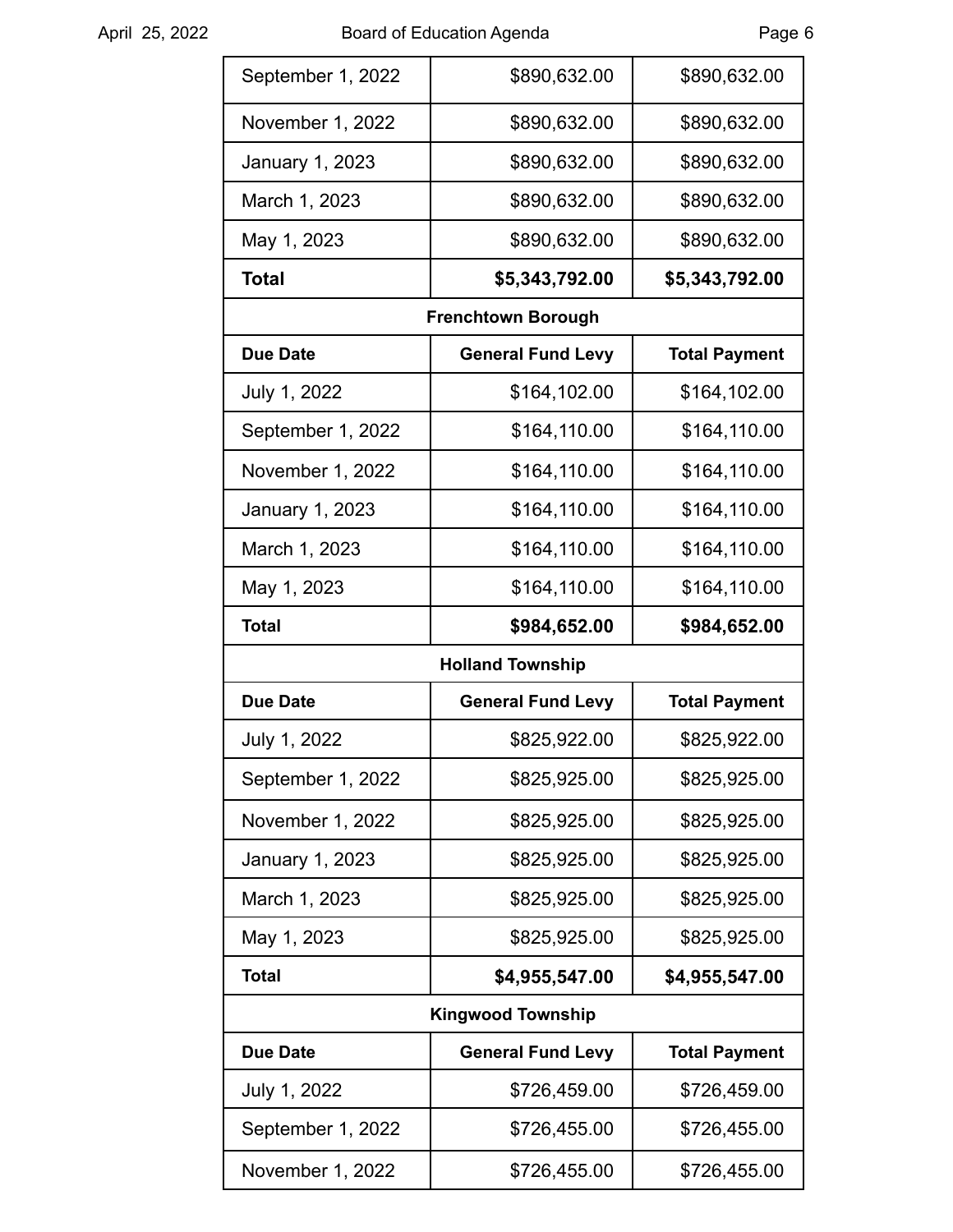| January 1, 2023   | \$726,455.00             | \$726,455.00         |
|-------------------|--------------------------|----------------------|
| March 1, 2023     | \$726,455.00             | \$726,455.00         |
| May 1, 2023       | \$726,455.00             | \$726,455.00         |
| Total             | \$4,358,734.00           | \$4,358,734.00       |
|                   | <b>Milford Borough</b>   |                      |
| <b>Due Date</b>   | <b>General Fund Levy</b> | <b>Total Payment</b> |
|                   |                          |                      |
| July 1, 2022      | \$133,495.00             | \$133,495.00         |
| September 1, 2022 | \$133,498.00             | \$133,498.00         |
| November 1, 2022  | \$133,498.00             | \$133,498.00         |
| January 1, 2023   | \$133,498.00             | \$133,498.00         |
| March 1, 2023     | \$133,498.00             | \$133,498.00         |
| May 1, 2023       | \$133,498.00             | \$133,498.00         |
| Total             | \$800,985.00             | \$800,985.00         |

M. Motion to recognize the following Booster Clubs for the 2022/2023 school year in accordance with policy #9191 entitled "Booster Clubs":

All Sports Boosters Delaware Valley Performing Arts Boosters

N. Motion to approve the following 2022/2023 facility use rates wich will be applied in accordance with Policy 7510 "Use of School Facilities":

2022/2023 RENTAL FEES (for "as is" conditions) – per event/per day Auditorium\*................................................................ \$600 Auditorium (Rehearsals)............................................ \$250 Gymnasium............................................................... \$200 Cafeteria/Kitchen\*\*.................................................... \$125 Athletic Field or Grounds.......................................... \$150 Media Center/Classroom............................................ \$50 \*Auditorium rental deposit required in the amount of \$500 \*\*Kitchen use also requires the presence of a Food Service Management Company employee at an additional cost to the user.

#### 2022/2023 OTHER FEES – per hour

| Stadium Lights for Evening Event \$25 |  |
|---------------------------------------|--|
|                                       |  |
|                                       |  |
| Police (minimum charge 4 hours)\$99   |  |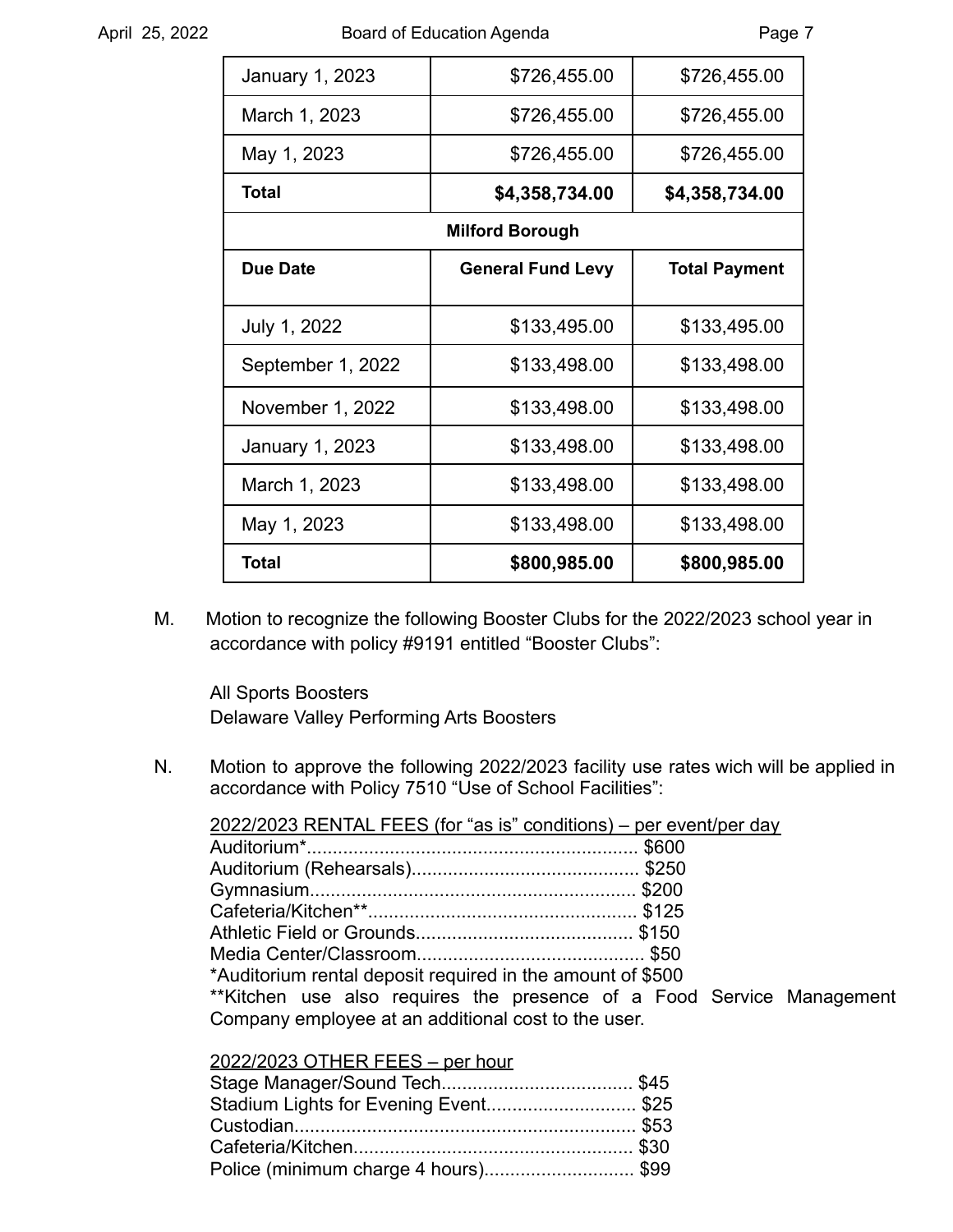O. Motion to approve the renewal with Horizon MyWay for the Flexible Spending and Dependent Care plan design for the 2022/2023 school year.

# **4. Public Comment - Bylaw No. 0167 "Public Participation in Board Meetings"**

Residents are invited to respectfully share their concerns, comments, and suggestions.

# **5. Board Goals and Evaluation Calendar**

# 2021/2022 District Goals

- 1. To develop and implement learning recovery for all students.
- 2. To continue to foster a school culture and climate that honors our shared mission, vision and beliefs that provides a supportive educational environment for teaching and learning for all students and staff.
- 3. Develop community and business partnerships that provide opportunities and experience beyond the classroom for all students.
- 4. Develop a strategy to promote Delaware Valley Regional High School, and to retain and attract students.

# 2021/2022 Calendar for Board/CSA Evaluation:

| Goals/Indicators of success incorporated into goal evaluation document   | September 27<br>September 27<br>Monthly<br><b>May 31</b><br>June 20 |
|--------------------------------------------------------------------------|---------------------------------------------------------------------|
|                                                                          | April 25                                                            |
|                                                                          | May 9                                                               |
|                                                                          | May 16                                                              |
| Initial CSA Summary REport completed and distributed to Board for review | June 13                                                             |
| Final CSA Summary Report complete by Board President                     | June 20                                                             |
|                                                                          | June 20                                                             |
| Summary Conference (must be completed by June 30)                        | June 27                                                             |
|                                                                          | June 27                                                             |

# **6. Superintendent - Daria Wasserbach**

# Informational Items:

a. Update on District Goals and Objectives

*HIB Report Period ending April 25, 2022:*

| Month/Year | # Identified<br># of<br><b>Incidents</b><br>as HIB<br>Reported | Remediation | Discipline &<br>Remediation | Appealed<br>(Y/N) |
|------------|----------------------------------------------------------------|-------------|-----------------------------|-------------------|
|------------|----------------------------------------------------------------|-------------|-----------------------------|-------------------|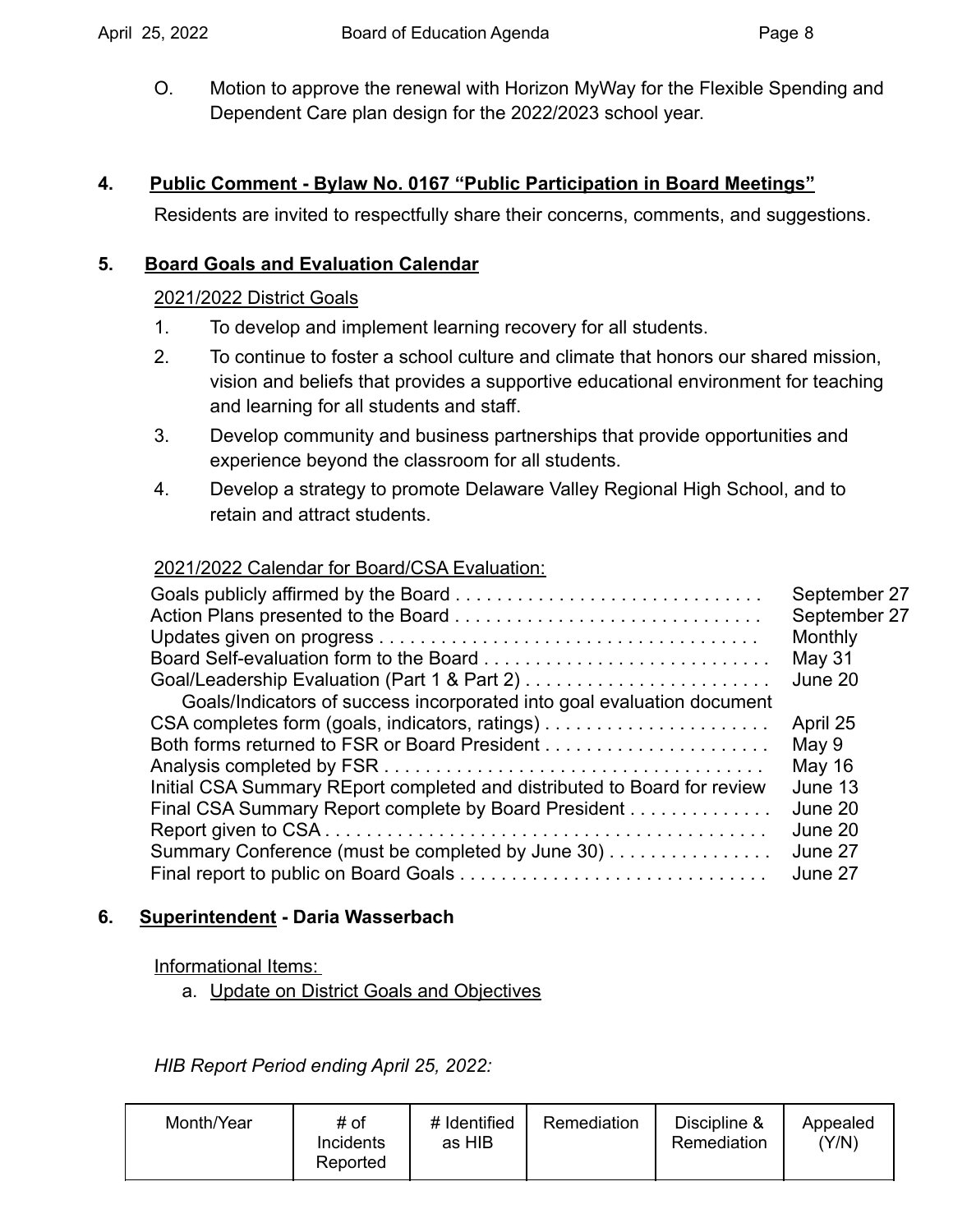April 25, 2022

| June 29 - Aug. 23 | 0        | $\pmb{0}$      | N/A | N/A | N/A |
|-------------------|----------|----------------|-----|-----|-----|
| Aug 24 - Sept 27  | 0        | $\mathbf 0$    | N/A | N/A | N/A |
| Sept 28 - Oct 25  | 0*       | $\mathbf 0$    | N/A | N/A | N/A |
| Oct 26 - Nov 29   | 3        | $\overline{2}$ | Y   | Y   | N   |
| Nov 30- Dec 20    | $\Omega$ | $\overline{0}$ | N/A | N/A | N/A |
| Dec $21 -$ Jan 3  | 1        | 1              | Y   | Y   | N/A |
| Jan 4 - Jan 24    | 0        | $\mathbf 0$    | N/A | N/A | N/A |
| Jan 25 - Feb 28   | 5        | 1              | Y   | Y   | N/A |
| Feb 29 - Mar 28   | 2        | 1              | Y   | Y   | N/A |
| Mar 29 - April 25 | 0        | $\mathbf 0$    | N/A | N/A | N/A |
| April 26 - May 23 |          |                |     |     |     |
| May 24 - June 27  |          |                |     |     |     |
| <b>TOTAL</b>      | 11       | 5              |     |     |     |

\*Corrected

● Short-term Suspension Report: April 25, 2022

| <b>Student</b><br>ID | <b>Violation of</b><br><b>Student Code of</b><br><b>Conduct</b> | Level of<br><b>Infraction</b> | Date/s of<br><b>Infraction</b> | <b>Terms of</b><br><b>Suspension/dates</b>                                                                                                                                              | <b>Clearance</b><br><b>Required</b> |
|----------------------|-----------------------------------------------------------------|-------------------------------|--------------------------------|-----------------------------------------------------------------------------------------------------------------------------------------------------------------------------------------|-------------------------------------|
| 107391               | <b>Fighting</b>                                                 | 3                             | 3/21/2022                      | 2 days OSS 3/21 &<br>3/22                                                                                                                                                               | N/A                                 |
| 111118               | <b>Substance Abuse</b><br>Violation                             | 4                             | 4/13/2022                      | 5 days OSS 4/25 -<br>4/29 (incident<br>occurred at polytech<br>on 4/12, polytech<br>closed for spring<br>break the week of<br>4/18 - 4/22, that is<br>why OSS is the<br>following week) | N/A                                 |
| 114164               | Smoking/Tobacc<br>o E-Cig/Vaping                                | 4                             | 4/13/2022                      | 3 days of ISS 4/20,<br>4/21, 4/22                                                                                                                                                       | N/A                                 |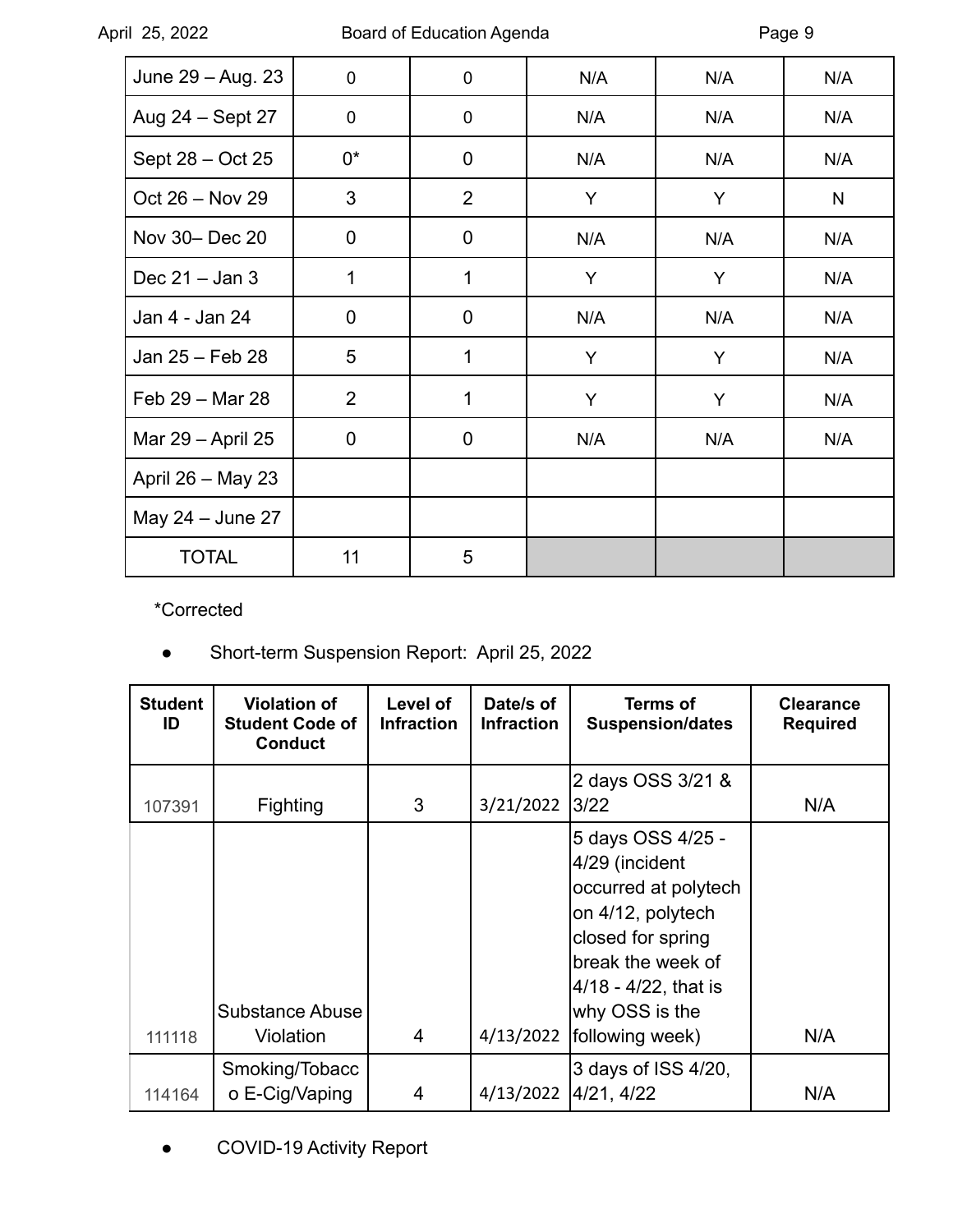| Period Ending<br>(COVID Risk by<br>Color) | # of Positive Cases<br>For Period Ending | <b>Cumulative Annual</b><br><b>Positive Cases</b><br>21/22 SY | <b>Cumulative Annual</b><br><b>Positive Cases</b><br>For Same Period<br>20/21 SY |
|-------------------------------------------|------------------------------------------|---------------------------------------------------------------|----------------------------------------------------------------------------------|
| <b>August 31, 2021</b>                    | 4                                        | $\overline{4}$                                                |                                                                                  |
| September 30, 2021                        | 8                                        | 12                                                            | 1                                                                                |
| October 31, 2021                          | 69                                       | 81                                                            | 1                                                                                |
| November 30,<br>2021                      | 12                                       | 93                                                            | 3                                                                                |
| December 31,<br>2021                      | 48                                       | 141                                                           | 9                                                                                |
| <b>January 31, 2022</b>                   | 89                                       | 230                                                           | 24                                                                               |
| <b>February 28, 2022</b>                  | 19                                       | 249                                                           | 41                                                                               |
| <b>March 28, 2022</b>                     | 11                                       | 260                                                           | 53                                                                               |
| April 25, 2022*                           | 9                                        | 269                                                           | 66                                                                               |
| May 23, 2022                              |                                          |                                                               | 68                                                                               |
| June 27, 2022                             |                                          |                                                               | 68                                                                               |

\*As of the time of publication; subject to change pending additional confirmed cases.

# Action Items:

- 6.1 Motion to affirm the HIB Reports submitted on April 28, 2022.
- 6.2 Motion to approve the 21/22 end of year calendar [revisions](https://drive.google.com/file/d/1bcn83oZhoLhxxYBUILEXJ_GwgPZjzmAi/view?usp=sharing) reflecting the following changes:

May 27 - School Closed: Memorial Day

June 3 - Early Dismissal for Staff and Students

June 8-10 - Early Dismissal for Students Only (Final Exams)

June 16 - Early Dismissal for Students Only (Final Exam Makeups/Graduation Practice)

# **7. School Business Administrator/Board Secretary - Teresa O'Brien**

Informational Items:

- Special Board of Education Meeting May 2, 2022 Superintendent Appointment
- Special Board of Education Meeting May 9, 2022 Staff renewals for 2022/2023
- Next Regular Board of Education Meeting May 23, 2022
- May Bill List Review XXX
- NJSBA Convention Monday, October 24th Wednesday, October 26th (in-person)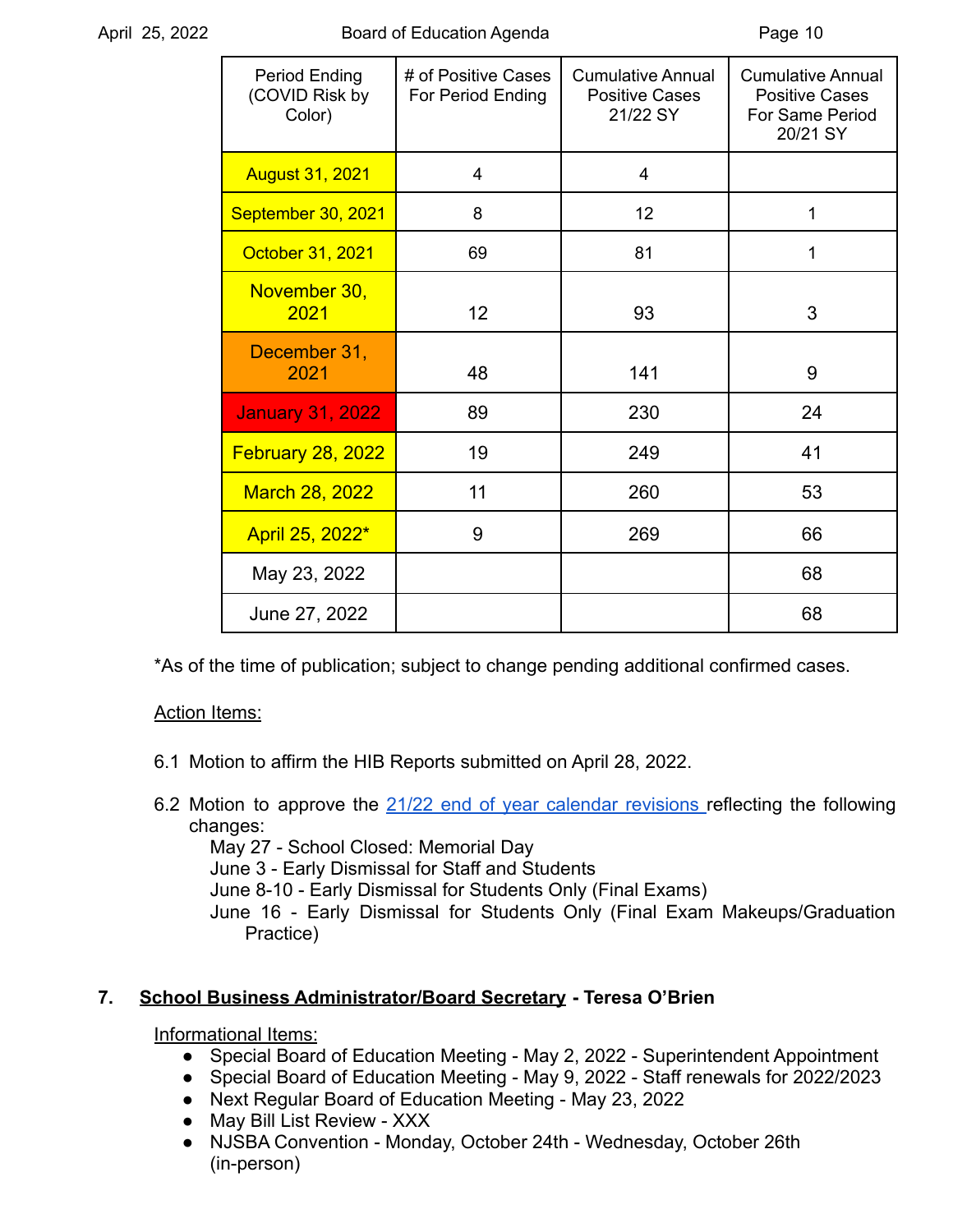Action Items:

## **8. Minutes**

8.1 Motion to approve the following meeting minutes:

March 28, 2022 - Meeting Minutes March 28, 2022 - Executive Meeting Minutes

**9. Operations Committee -** George Tavernite, Chairperson Jonathan DeLisle, Ellen Gordon, Joanne Oldenberg

Informational Items:

#### Action Items:

9.1 Motion to approve the following 2021/2022 field trips in accordance with N.J.A.C. 6A:23A-5.8 (c):

| <b>Organization/Department</b> | <b>Destination</b>                                                          | <b>Date</b>            |
|--------------------------------|-----------------------------------------------------------------------------|------------------------|
| Science                        | Pittstown, NJ                                                               | April 2022             |
| Special Ed                     | Milford, NJ<br>Frenchtown, NJ<br>Branchburg, NJ<br>Bridgewater Township, NJ | April 2022<br>May 2022 |
| English                        | New Hope, PA                                                                | April 2022             |

 Board Policy No. 2340 and N.J.A.C. 6A:23A-5.8 (c): 9.2 Motion to approve the following 2022/2023 Overnight Field Trips in accordance with

| Organization/Department   Destination |                | <b>Date</b>             |  |
|---------------------------------------|----------------|-------------------------|--|
| Athletics                             | Beach Lake, PA | 08/20/2022 - 08/23/2022 |  |

9.3 Motion to approve the following resolution for the 2022-2023 Routing and Scheduling Shared Services with **Clinton Township Board of Education** for **Student Transportation Routing and Scheduling Services**:

Whereas, the **Clinton Township Board of Education** (hereinafter referred to as "CTS") has received a proposal from Delaware Valley Regional High School Board of Education (hereinafter referred to as "DVRHS") to provide student transportation routing and scheduling services; and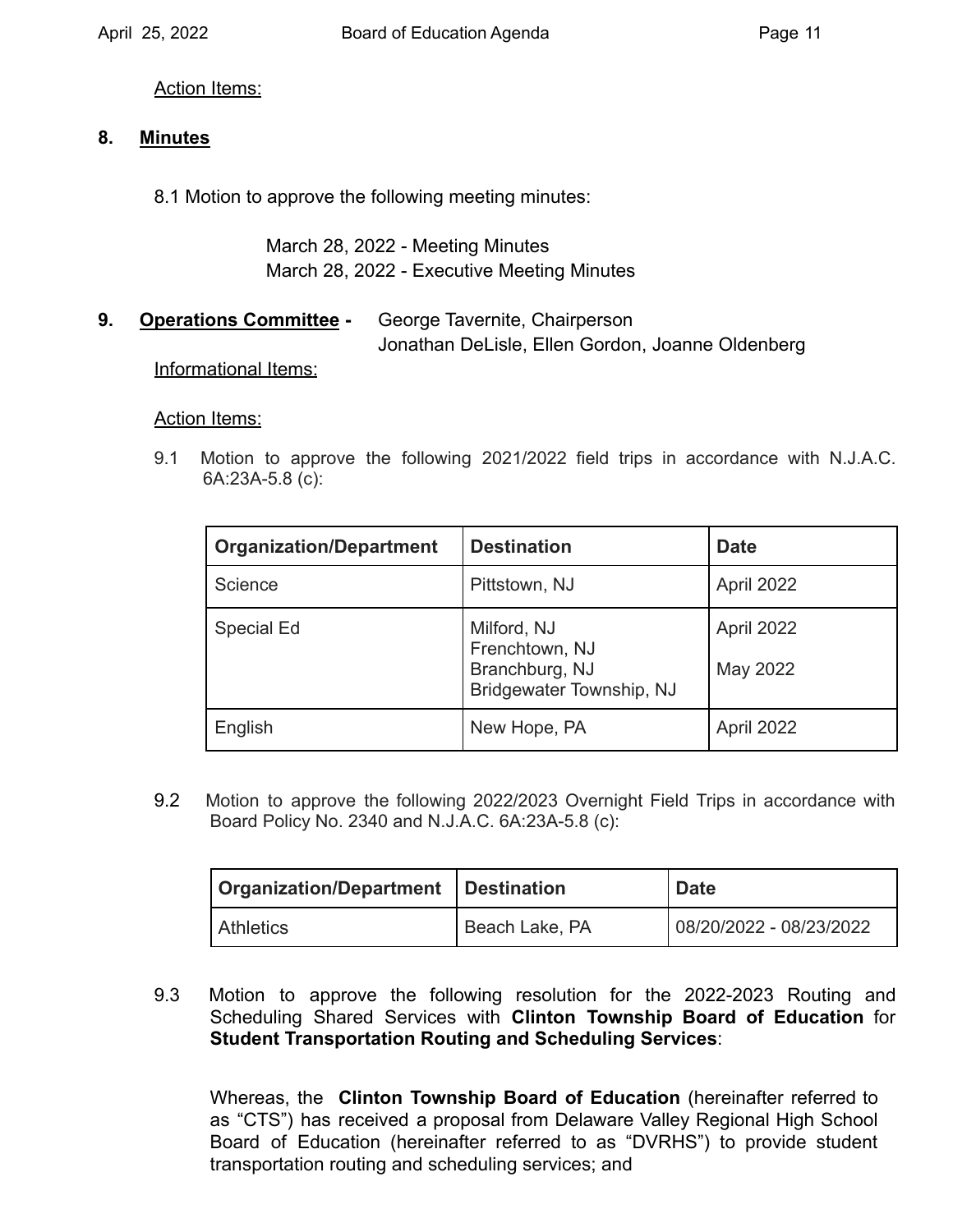Whereas, DVRHS and CTS desire to enter into a joint agreement wherein DVRHS will provide the said student transportation routing and scheduling services; and

Whereas, the Uniform Shared Services and Consolidation Act, N.J.S.A. 40A:65-1 et seq., authorizes public entities to enter into a contract with each other to subcontract any service which one of the parties to the agreement is empowered to render within its own jurisdiction including services incidental to the primary purposes of any of the participating entities; and

Whereas, DVRHS and CTS are by definition local units under the said law; and DVRHS is empowered by law to provide student transportation routing and scheduling services; and

Whereas, the provision of student transportation routing and scheduling services by DVRHS is economically advantageous to CTS;

Now Therefore Be It Resolved, that DVRHS and CTS hereby agree and enter into the 2022-2023 student transportation routing and scheduling services arrangement for the provision of student transportation routing and scheduling services in accordance with N.J.S.A. 40A:65-1 et seq. at an annual amount of \$[28,933.00.](https://28,933.00)

9.4 Motion to approve the following resolution for the 2022-2023 Routing and Scheduling Shared Services with **Bethlehem Township Board of Education** for **Student Transportation Routing and Scheduling Services**:

Whereas, the **Bethlehem Township Board of Education** (hereinafter referred to as "BTS") has received a proposal from Delaware Valley Regional High School Board of Education (hereinafter referred to as "DVRHS") to provide student transportation routing and scheduling services; and

Whereas, DVRHS and BTS desire to enter into a joint agreement wherein DVRHS will provide the said student transportation routing and scheduling services; and

Whereas, the Uniform Shared Services and Consolidation Act, N.J.S.A. 40A:65-1 et seq., authorizes public entities to enter into a contract with each other to subcontract any service which one of the parties to the agreement is empowered to render within its own jurisdiction including services incidental to the primary purposes of any of the participating entities; and

Whereas, DVRHS and BTS are by definition local units under the said law; and DVRHS is empowered by law to provide student transportation routing and scheduling services; and

Whereas, the provision of student transportation routing and scheduling services by DVRHS is economically advantageous to BTS;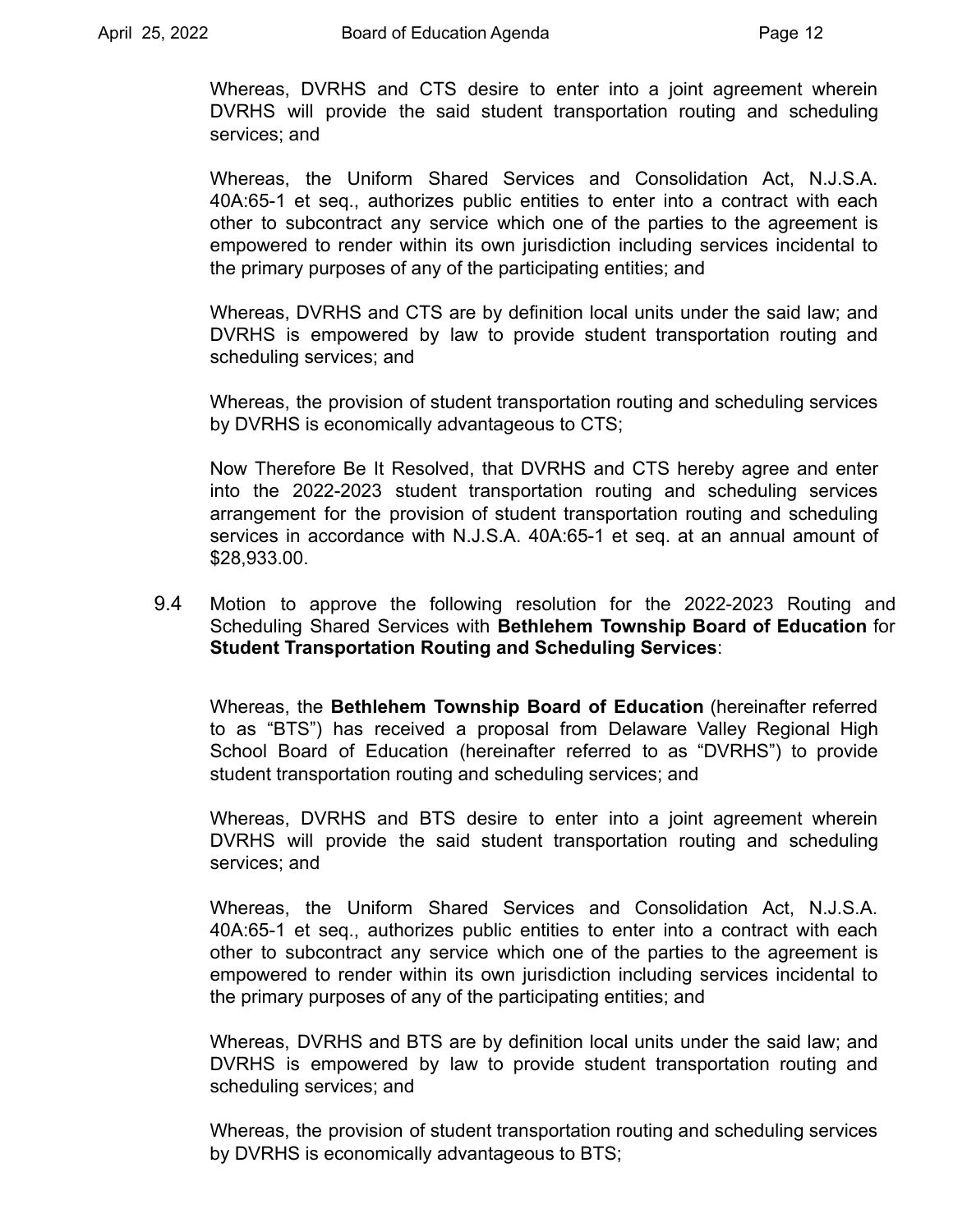Now Therefore Be It Resolved, that DVRHS and BTS hereby agree and enter into the 2022-2023 student transportation routing and scheduling services arrangement for the provision of student transportation routing and scheduling services in accordance with N.J.S.A. 40A:65-1 et seq. at an annual amount of \$[14,759.00.](https://14,759.00)

9.5 Motion to approve the following resolution for the 2022-2023 Routing and Scheduling Shared Services with **Lebanon Township Board of Education** for **Student Transportation Routing and Scheduling Services**:

Whereas, the **Lebanon Township Board of Education** (hereinafter referred to as "LTS") has received a proposal from Delaware Valley Regional High School (hereinafter referred to as "DVRHS") to provide student transportation routing and scheduling services; and

Whereas, DVRHS and LTS desire to enter into a joint agreement wherein DVRHS will provide the said student transportation routing and scheduling services; and

Whereas, the Uniform Shared Services and Consolidation Act, N.J.S.A. 40A:65-1 et seq., authorizes public entities to enter into a contract with each other to subcontract any service which one of the parties to the agreement is empowered to render within its own jurisdiction including services incidental to the primary purposes of any of the participating entities; and

Whereas, DVRHS and LTS are by definition local units under the said law; and DVRHS is empowered by law to provide student transportation routing and scheduling services; and

Whereas, the provision of student transportation routing and scheduling services by DVRHS is economically advantageous to LTS;

Now Therefore Be It Resolved, that DVRHS and LTS hereby agree and enter into the 2022-2023 student transportation routing and scheduling services arrangement for the provision of student transportation routing and scheduling services in accordance with N.J.S.A. 40A:65-1 et seq. at an annual amount of \$[14,759.00.](https://14,759.00)

9.6 Motion to approve the following resolution for the 2022-2023 Routing and Scheduling Shared Services with **Franklin Township Board of Education** for **Student Transportation Routing and Scheduling Services**:

Whereas Franklin Township Board of Education (hereinafter referred to as "FTS") has received a proposal from Delaware Valley Regional High School (hereinafter referred to as "DVRHS") to provide student transportation routing and scheduling services; and

Whereas, DVRHS and FTS desire to enter into a joint agreement wherein DVRHS will provide the said student transportation routing and scheduling services; and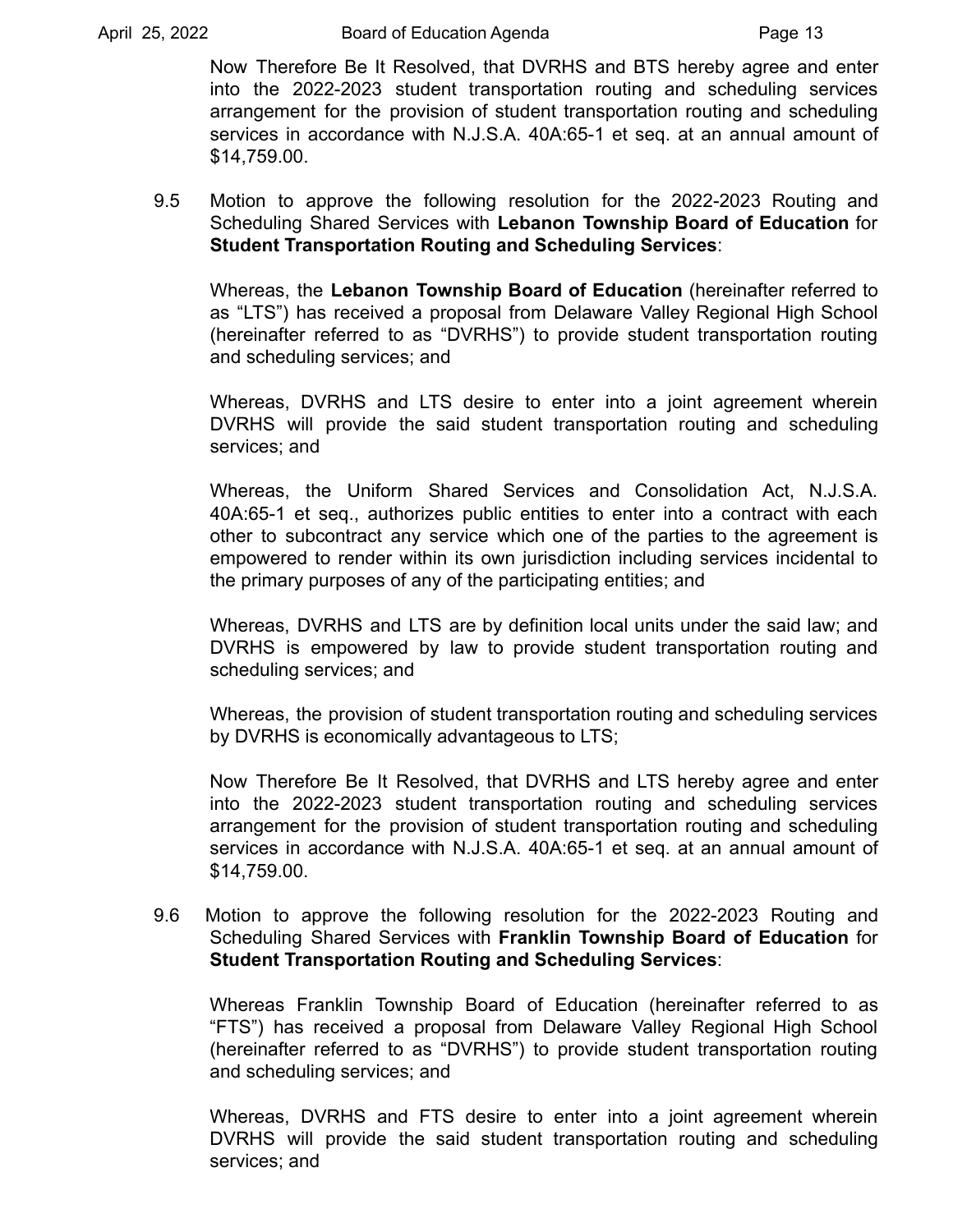Whereas, the Uniform Shared Services and Consolidation Act, N.J.S.A. 40A:65-1 et seq., authorizes public entities to enter into a contract with each other to subcontract any service which one of the parties to the agreement is empowered to render within its own jurisdiction including services incidental to the primary purposes of any of the participating entities; and

Whereas, DVRHS and FTS are by definition local units under the said law; and DVRHS is empowered by law to provide student transportation routing and scheduling services; and

Whereas, the provision of student transportation routing and scheduling services by DVRHS is economically advantageous to FTS;

Now Therefore Be It Resolved, that DVRHS and FTS hereby agree and enter into the 2022-2023 student transportation routing and scheduling services arrangement for the provision of student transportation routing and scheduling services in accordance with N.J.S.A. 40A:65-1 et seq. at an annual amount of \$[2,840.00](https://2,840.00).

9.7 Motion to approve the following resolution for the 2022-2023 Routing and Scheduling Shared Services with **Bernards Township Board of Education** for **Student Transportation Routing and Scheduling Services**:

Whereas, Bernards Township Board of Education (hereinafter referred to as "BTS") has received a proposal from Delaware Valley Regional High School (hereinafter referred to as "DVRHS") to provide student transportation routing and scheduling services; and

Whereas, DVRHS and BTS desire to enter into a joint agreement wherein DVRHS will provide the said student transportation routing and scheduling services; and

Whereas, the Uniform Shared Services and Consolidation Act, N.J.S.A. 40A:65-1 et seq., authorizes public entities to enter into a contract with each other to subcontract any service which one of the parties to the agreement is empowered to render within its own jurisdiction including services incidental to the primary purposes of any of the participating entities; and

Whereas, DVRHS and BTS are by definition local units under the said law; and DVRHS is empowered by law to provide student transportation routing and scheduling services; and

Whereas, the provision of student transportation routing and scheduling services by DVRHS is economically advantageous to BTS;

Now Therefore Be It Resolved that DVRHS and BTS hereby agree and enter into the 2022-2023 student transportation routing and scheduling services arrangement for the provision of student transportation routing and scheduling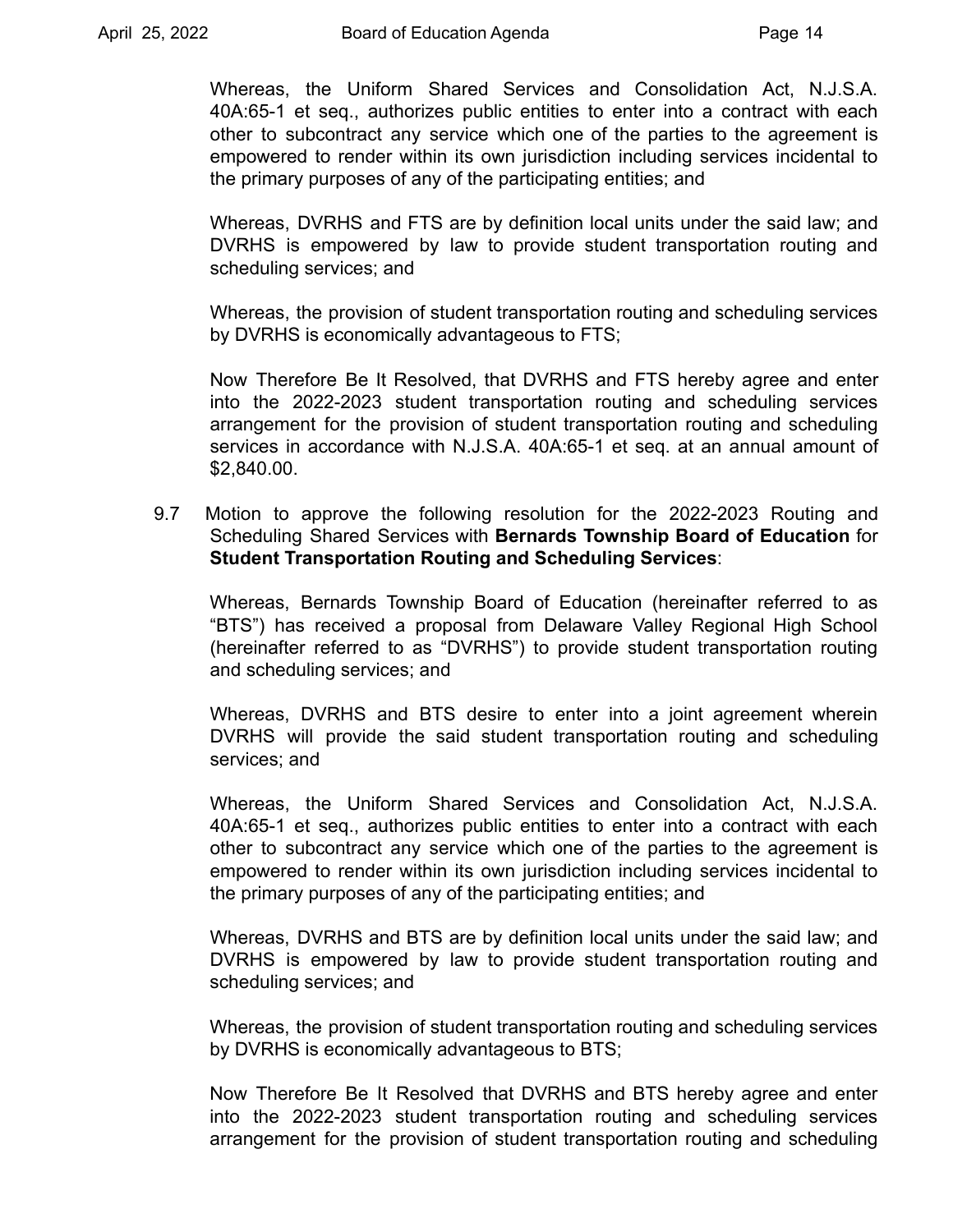services in accordance with N.J.S.A. 40A:65-1 et seq. at an annual amount of \$[83,222.00](https://83,222.00).

9.8 Motion to approve the following resolution for the 2022-2023 Routing and Scheduling Shared Services with **Union Township Board of Education** for **Student Transportation Routing and Scheduling Services**:

Whereas, the Union Township Board of Education (hereinafter referred to as "UTS") has received a proposal from Delaware Valley Regional High School (hereinafter referred to as "DVRHS") to provide student transportation routing and scheduling services; and

Whereas, DVRHS and UTS desire to enter into a joint agreement wherein DVRHS will provide the said student transportation routing and scheduling services; and

Whereas, the Uniform Shared Services and Consolidation Act, N.J.S.A. 40A:65-1 et seq., authorizes public entities to enter into a contract with each other to subcontract any service which one of the parties to the agreement is empowered to render within its own jurisdiction including services incidental to the primary purposes of any of the participating entities; and

Whereas, DVRHS and UTS are by definition local units under the said law; and DVRHS is empowered by law to provide student transportation routing and scheduling services; and

Whereas, the provision of student transportation routing and scheduling services by DVRHS is economically advantageous to UTS;

Now Therefore Be It Resolved, that DVRHS and UTS hereby agree and enter into the 2022-2023 student transportation routing and scheduling services arrangement for the provision of student transportation routing and scheduling services in accordance with N.J.S.A. 40A:65-1 et seq. at an annual amount of \$[13,344.00.](https://13,344.00)

### 9.9 Motion to approve the following resolution for the 2022-2023 Shared Services Agreement with **Hunterdon County Vocational Board of Education** for **Technology Services:**

Whereas, the Hunterdon County Vocational Board of Education (hereinafter referred to as "VO-TECH") has received a proposal from Delaware Valley Regional High School District Board of Education (hereinafter referred to as "DVRHS") to provide subcontracted Technology services; and

Whereas, DVRHS and VO-TECH desire to enter into a joint agreement wherein DVRHS will provide the said Technology services; and

Whereas, the Uniform Shared Services and Consolidation Act, N.J.S.A. 40A:65-1 et seq., authorizes public entities to enter into a contract with each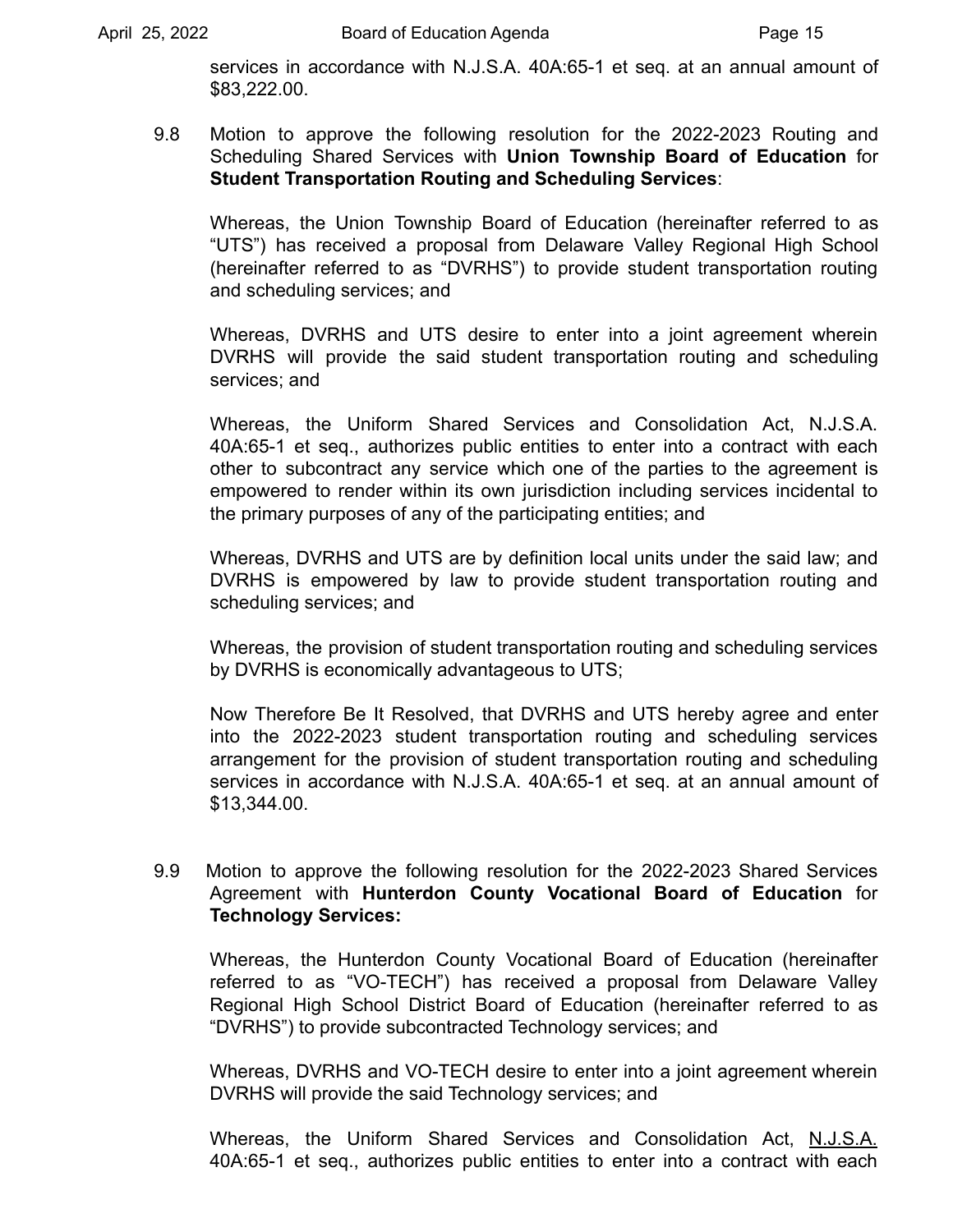other to subcontract any service which one of the parties to the agreement is empowered to render within its own jurisdiction including services incidental to the primary purposes of any of the participating entities; and

Whereas, DVRHS and VO-TECH are by definition local units under the said law; and DVRHS is empowered by law to provide Technology services; and

Whereas, the provision of Technology services by DVRHS is economically advantageous to VO-TECH;

Whereas, the Parties have agreed upon and wish to memorialize the terms and conditions of this Agreement;

Now Therefore Be It Resolved, that the Delaware Valley Regional High School District Board of Education hereby agrees to enter into the Shared Services Agreement with the Hunterdon County Vocational Board of Education for the 2022-2023 school year at an annual cost of \$124,770 and agrees to be bound by the terms and conditions thereof.

Be It Further Resolved**,** that the Delaware Valley Regional High School District Board of Education hereby authorizes the Board President and Board Secretary/Business Administrator to execute the Shared Services Agreement and any other documents necessary to effectuate same.

### 9.10 Motion to approve the following resolution for the 2022-2023 school year for time and **material shared services for vehicle maintenance, inspection and automotive fuel** with the **Clinton Township Board of Education**:

Whereas, the Clinton Township Board of Education (hereinafter referred to as "CTS") has received a proposal from Delaware Valley Regional High School Board of Education (hereinafter referred to as "DVRHS") to provide subcontracted school bus and district vehicle maintenance, inspection, and automotive fuel services; and

Whereas, DVRHS and CTS desire to enter into a joint agreement wherein DVRHS will provide the said school bus and district vehicle maintenance, inspection, and automotive fuel services; and

Whereas, the Uniform Shared Services and Consolidation Act, N.J.S.A. 40A:65-1 et seq., authorizes public entities to enter into a contract with each other to subcontract any service which one of the parties to the agreement is empowered to render within its own jurisdiction including services incidental to the primary purposes of any of the participating entities; and

Wheres, DVRHS and CTS are by definition local units under the said law; and DVRHS is empowered by law to provide the above listed services; and

Whereas, the provision of the above listed services by DVRHS is economically advantageous to CTS;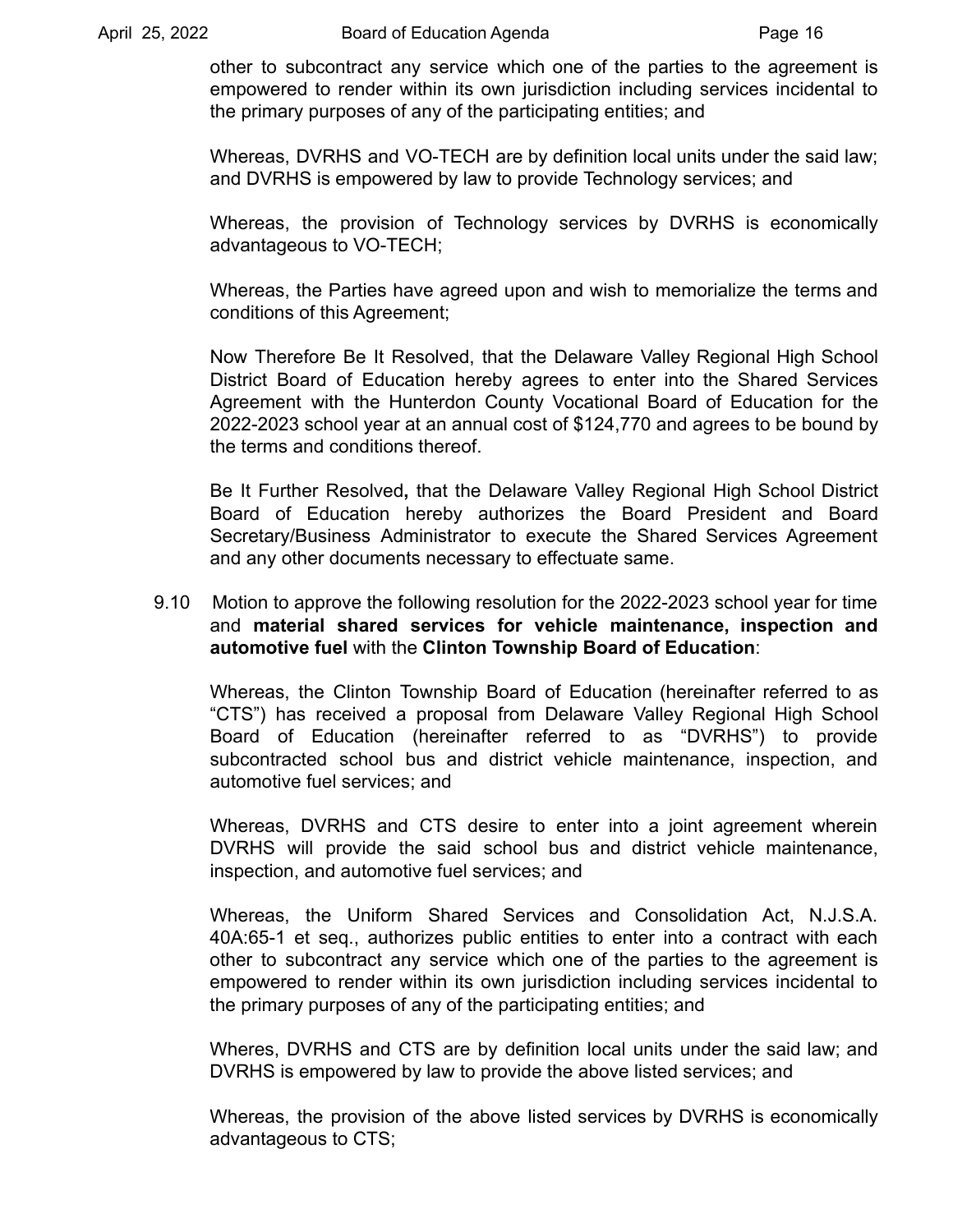Now Therefore Be It Resolved, that DVRHS and CTS hereby agree and enter into the 2022-2023 school year joint agreement wherein DVRHS will provide the said school bus and district vehicle maintenance, inspection, and automotive fuel services in accordance with N.J.S.A. 40A:65-1 et seq. at an hourly rate of \$82.00 Materials are reimbursable at cost and fuel charged at the most recent bulk purchase price plus \$0.06 per gallon.

## 9.11 Motion to approve the following resolution for the 2022-2023 school year for time and **material shared services for vehicle maintenance, inspection and automotive fuel** with the **Bethlehem Township Board of Education**:

Whereas, the Bethlehem Township Board of Education (hereinafter referred to as "BTS") has received a proposal from Delaware Valley Regional High School Board of Education (hereinafter referred to as "DVRHS") to provide subcontracted school bus and district vehicle maintenance, inspection, and automotive fuel services; and

Whereas, DVRHS and BTS desire to enter into a joint agreement wherein DVRHS will provide the said school bus and district vehicle maintenance, inspection, and automotive fuel services; and

Whereas, the Uniform Shared Services and Consolidation Act, N.J.S.A. 40A:65-1 et seq., authorizes public entities to enter into a contract with each other to subcontract any service which one of the parties to the agreement is empowered to render within its own jurisdiction including services incidental to the primary purposes of any of the participating entities; and

Whereas, DVRHS and BTS are by definition local units under the said law; and DVRHS is empowered by law to provide the above listed services; and

Whereas, the provision of the above listed services by DVRHS is economically advantageous to BTS;

Now Therefore Be It Resolved, that DVRHS and BTS hereby agree and enter into the 2022-2023 school year joint agreement wherein DVRHS will provide the said school bus and district vehicle maintenance, inspection, and automotive fuel services in accordance with N.J.S.A. 40A:65-1 et seq. at an hourly rate of \$82.00. Materials are reimbursable at cost and fuel charged at the most recent bulk purchase price plus \$0.06 per gallon.

# 9.12 Motion to approve the following resolution for the 2022-2023 school year for time and **material shared services for vehicle maintenance, inspection and automotive fuel** with the **Franklin Township Board of Education**:

Whereas, the Franklin Township Board of Education (hereinafter referred to as "FTS") has received a proposal from Delaware Valley Regional High School Board of Education (hereinafter referred to as "DVRHS") to provide subcontracted school bus and district vehicle maintenance, inspection, and automotive fuel services; and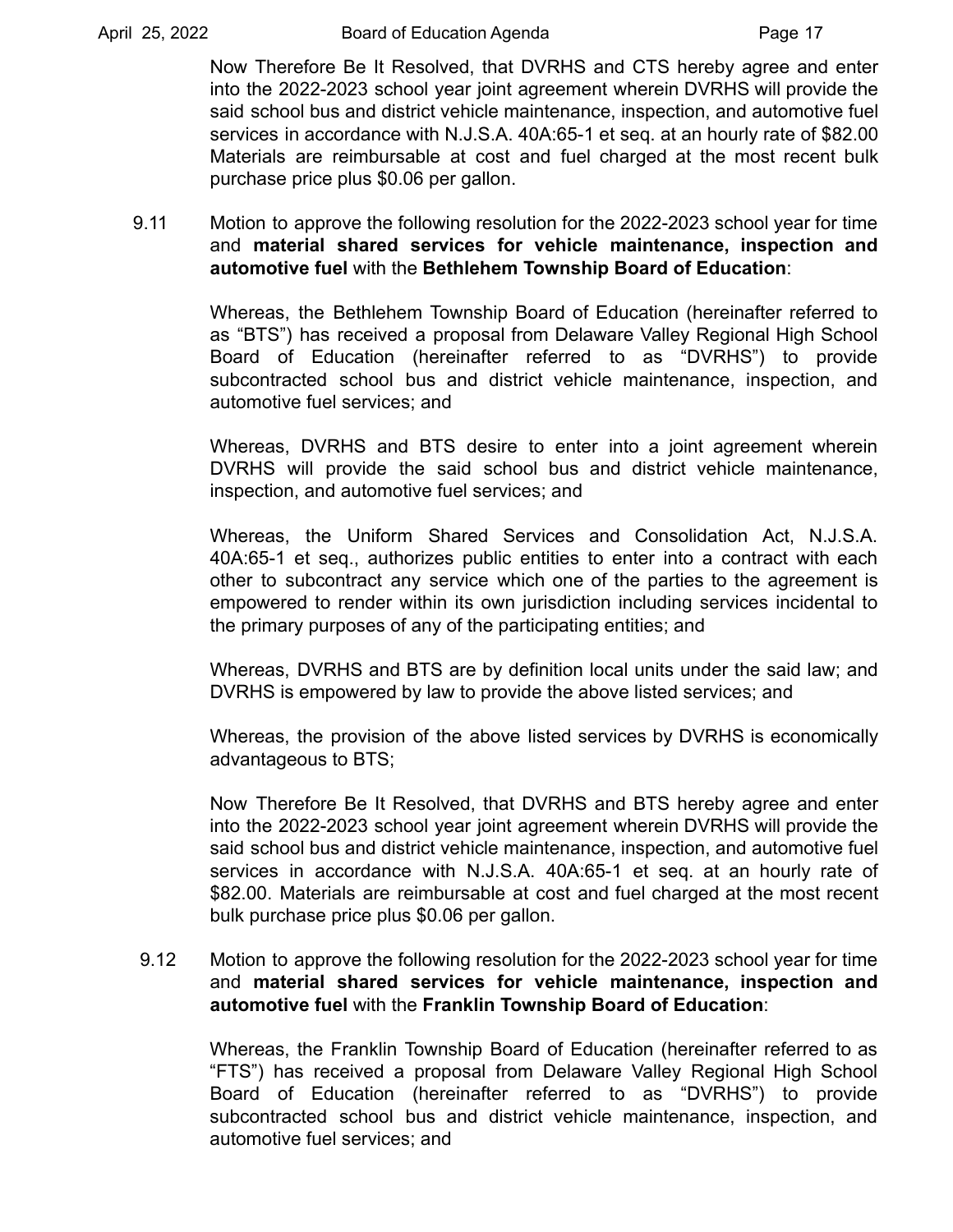April 25, 2022 **Board of Education Agenda** Page 18

Whereas, DVRHS and FTS desire to enter into a joint agreement wherein DVRHS will provide the said school bus and district vehicle maintenance, inspection, and automotive fuel services; and

Whereas, the Uniform Shared Services and Consolidation Act, N.J.S.A. 40A:65-1 et seq., authorizes public entities to enter into a contract with each other to subcontract any service which one of the parties to the agreement is empowered to render within its own jurisdiction including services incidental to the primary purposes of any of the participating entities; and

Whereas, DVRHS and FTS are by definition local units under the said law; and DVRHS is empowered by law to provide the above listed services; and

Whereas, the provision of the above listed services by DVRHS is economically advantageous to FTS;

Now Therefore Be It Resolved, that DVRHS and FTS hereby agree and enter into the 2022-2023 school year joint agreement wherein DVRHS will provide the said school bus and district vehicle maintenance, inspection, and automotive fuel services in accordance with N.J.S.A. 40A:65-1 et seq. at an hourly rate of \$82.00. Materials are reimbursable at cost and fuel charged at the most recent bulk purchase price plus \$0.06 per gallon.

### 9.13 Motion to approve the following resolution for the 2022-2023 school year for time and **material shared services for vehicle maintenance, inspection and automotive fuel** with the **South Hunterdon Regional Board of Education**:

Whereas, the South Hunterdon Regional Board of Education (hereinafter referred to as "SHR") has received a proposal from Delaware Valley Regional High School Board of Education (hereinafter referred to as "DVRHS") to provide subcontracted school bus and district vehicle maintenance, inspection, and automotive fuel services; and

Whereas, DVRHS and SHR desire to enter into a joint agreement wherein DVRHS will provide the said school bus and district vehicle maintenance, inspection, and automotive fuel services; and

Whereas, the Uniform Shared Services and Consolidation Act, N.J.S.A. 40A:65-1 et seq., authorizes public entities to enter into a contract with each other to subcontract any service which one of the parties to the agreement is empowered to render within its own jurisdiction including services incidental to the primary purposes of any of the participating entities; and

Whereas, DVRHS and SHR are by definition local units under the said law; and DVRHS is empowered by law to provide the above listed services; and

Whereas, the provision of the above listed services by DVRHS is economically advantageous to SHR;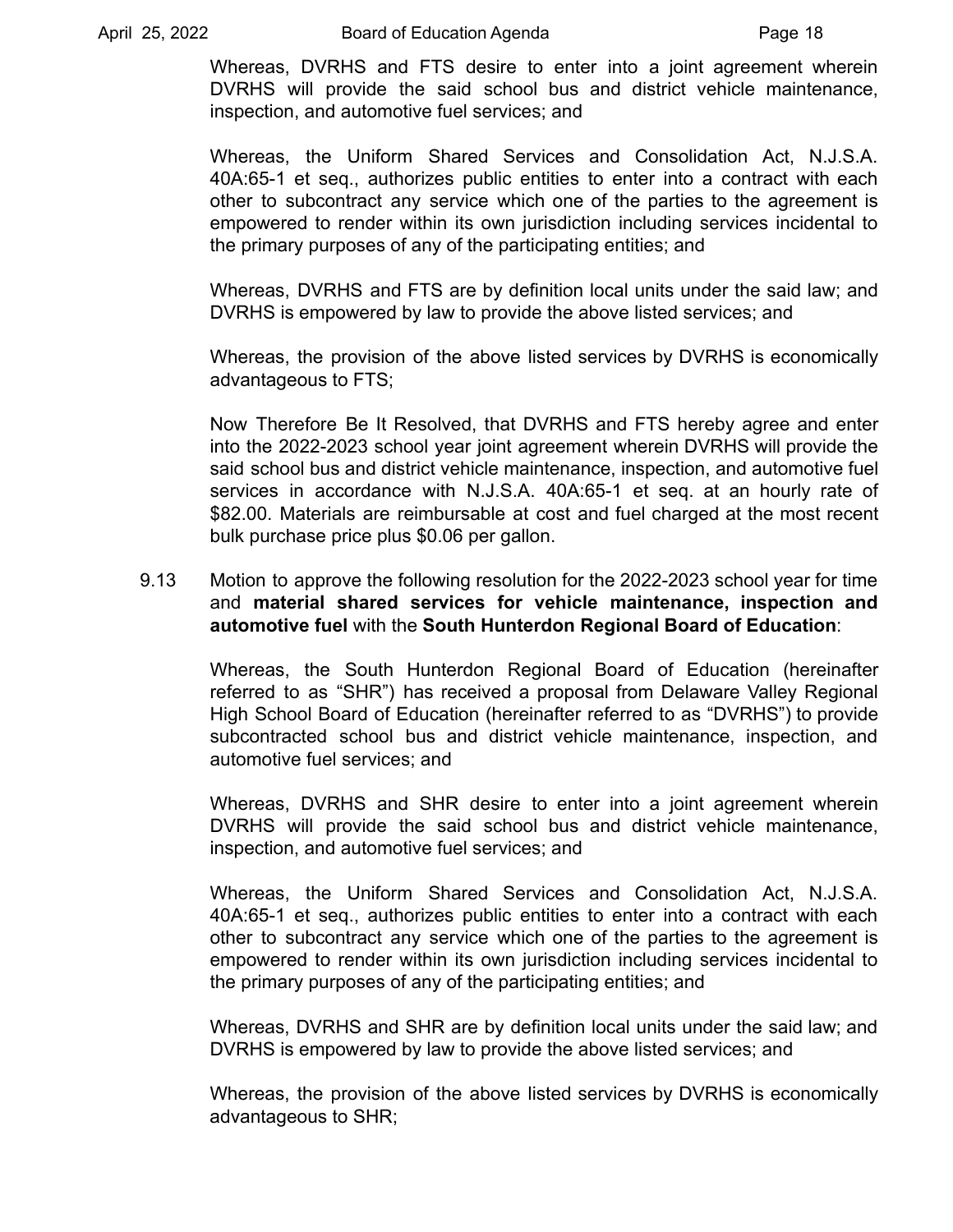Now Therefore Be It Resolved, that DVRHS and SHR hereby agree and enter into the 2022-2023 school year joint agreement wherein DVRHS will provide the said school bus and district vehicle maintenance, inspection, and automotive fuel services in accordance with N.J.S.A. 40A:65-1 et seq. at an hourly rate of \$82.00. Materials are reimbursable at cost and fuel charged at the most recent bulk purchase price plus \$0.06 per gallon.

## 9.14 Motion to approve the following resolution for the 2022-2023 school year for time and **material shared services for vehicle maintenance, inspection and automotive fuel** with the **Union Township Board of Education**:

Whereas, the Union Township Board of Education (hereinafter referred to as "UTS") has received a proposal from Delaware Valley Regional High School Board of Education (hereinafter referred to as "DVRHS") to provide subcontracted school bus and district vehicle maintenance, inspection, and automotive fuel services; and

Whereas, DVRHS and UTS desire to enter into a joint agreement wherein DVRHS will provide the said school bus and district vehicle maintenance, inspection, and automotive fuel services; and

Whereas, the Uniform Shared Services and Consolidation Act, N.J.S.A. 40A:65-1 et seq., authorizes public entities to enter into a contract with each other to subcontract any service which one of the parties to the agreement is empowered to render within its own jurisdiction including services incidental to the primary purposes of any of the participating entities; and

Whereas, DVRHS and UTS are by definition local units under the said law; and DVRHS is empowered by law to provide the above listed services; and

Whereas, the provision of the above listed services by DVRHS is economically advantageous to UTS;

Now Therefore Be It Resolved, that DVRHS and UTS hereby agree and enter into the 2022-2023 school year joint agreement wherein DVRHS will provide the said school bus and district vehicle maintenance, inspection, and automotive fuel services in accordance with N.J.S.A. 40A:65-1 et seq. at an hourly rate of \$82.00. Materials are reimbursable at cost and fuel charged at the most recent bulk purchase price plus \$0.06 per gallon.

## 9.15 Motion to approve the following resolution for the 2022-2023 school year for time and **material shared services for vehicle maintenance, inspection and automotive fuel** with the **Hunterdon County Educational Services Commission**:

Whereas, the Hunterdon County Educational Services Commission (hereinafter referred to as "HCESC") has received a proposal from Delaware Valley Regional High School Board of Education (hereinafter referred to as "DVRHS") to provide subcontracted school bus and district vehicle maintenance, inspection, and automotive fuel services; and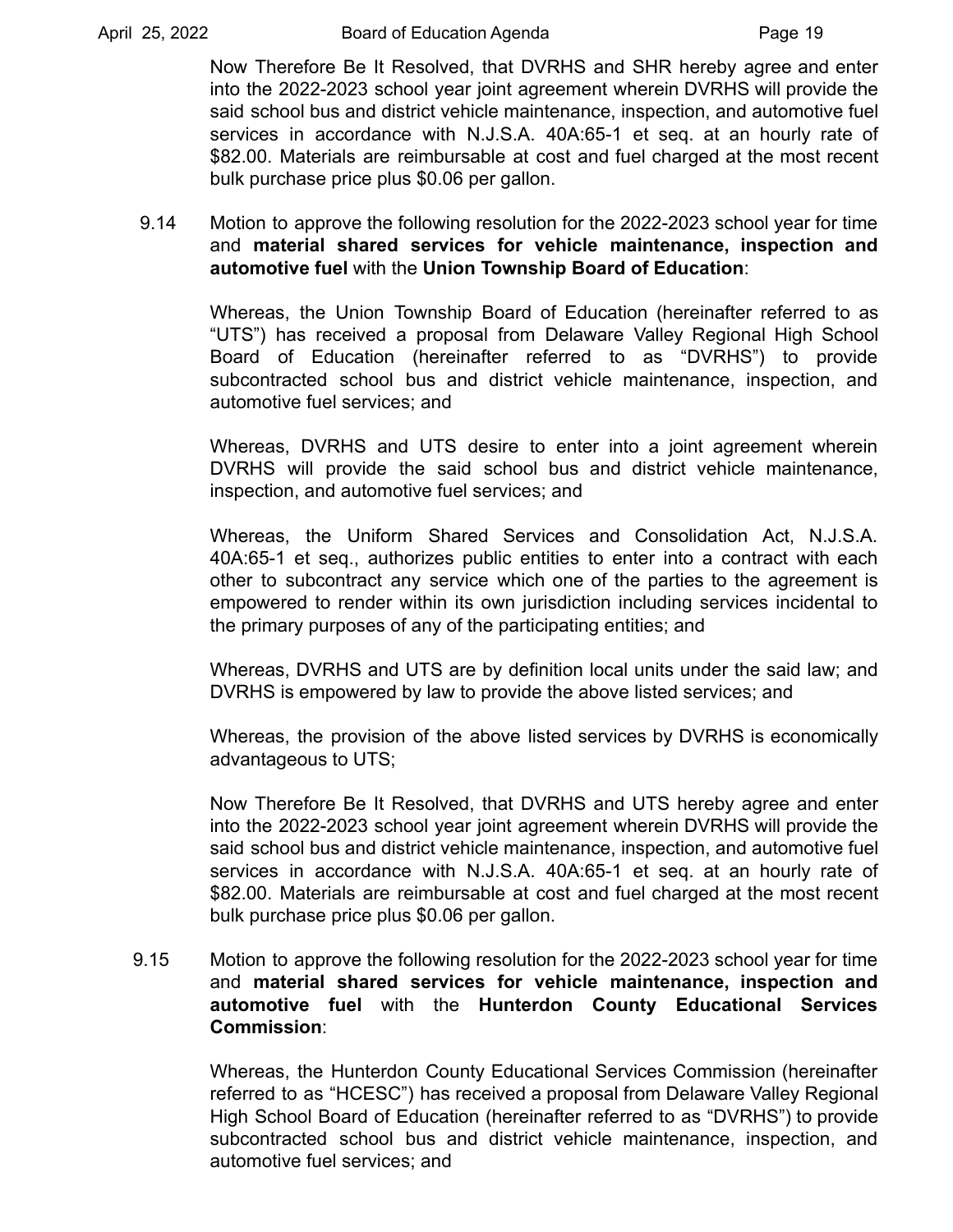Whereas, DVRHS and HCESC desire to enter into a joint agreement wherein DVRHS will provide the said school bus and district vehicle maintenance, inspection, and automotive fuel services; and

Whereas, the Uniform Shared Services and Consolidation Act, N.J.S.A. 40A:65-1 et seq., authorizes public entities to enter into a contract with each other to subcontract any service which one of the parties to the agreement is empowered to render within its own jurisdiction including services incidental to the primary purposes of any of the participating entities; and

Whereas, DVRHS and HCESC are by definition local units under the said law; and DVRHS is empowered by law to provide the above listed services; and

Whereas, the provision of the above listed services by DVRHS is economically advantageous to HCESC;

Now Therefore Be It Resolved, that DVRHS and HCESC hereby agree and enter into the 2022-2023 school year joint agreement wherein DVRHS will provide the said school bus and district vehicle maintenance, inspection, and automotive fuel services in accordance with N.J.S.A. 40A:65-1 et seq. at an hourly rate of \$82.00. Materials are reimbursable at cost and fuel charged at the most recent bulk purchase price plus \$0.06 per gallon.

### 9.16 Motion to approve the following resolution for the 2022-2023 school year for time and **material shared services for vehicle maintenance, inspection and automotive fuel** with the **Alexandria Township Board of Education**:

Whereas, the Alexandria Township Board of Education (hereinafter referred to as "ATSD") has received a proposal from Delaware Valley Regional High School Board of Education (hereinafter referred to as "DVRHS") to provide subcontracted school bus and district vehicle maintenance, inspection, and automotive fuel services; and

Whereas, DVRHS and ATSD desire to enter into a joint agreement wherein DVRHS will provide the said school bus and district vehicle maintenance, inspection, and automotive fuel services; and

Whereas, the Uniform Shared Services and Consolidation Act, N.J.S.A. 40A:65-1 et seq., authorizes public entities to enter into a contract with each other to subcontract any service which one of the parties to the agreement is empowered to render within its own jurisdiction including services incidental to the primary purposes of any of the participating entities; and

Whereas, DVRHS and ATSD are by definition local units under the said law; and DVRHS is empowered by law to provide the above listed services; and

Whereas, the provision of the above listed services by DVRHS is economically advantageous to ATSD;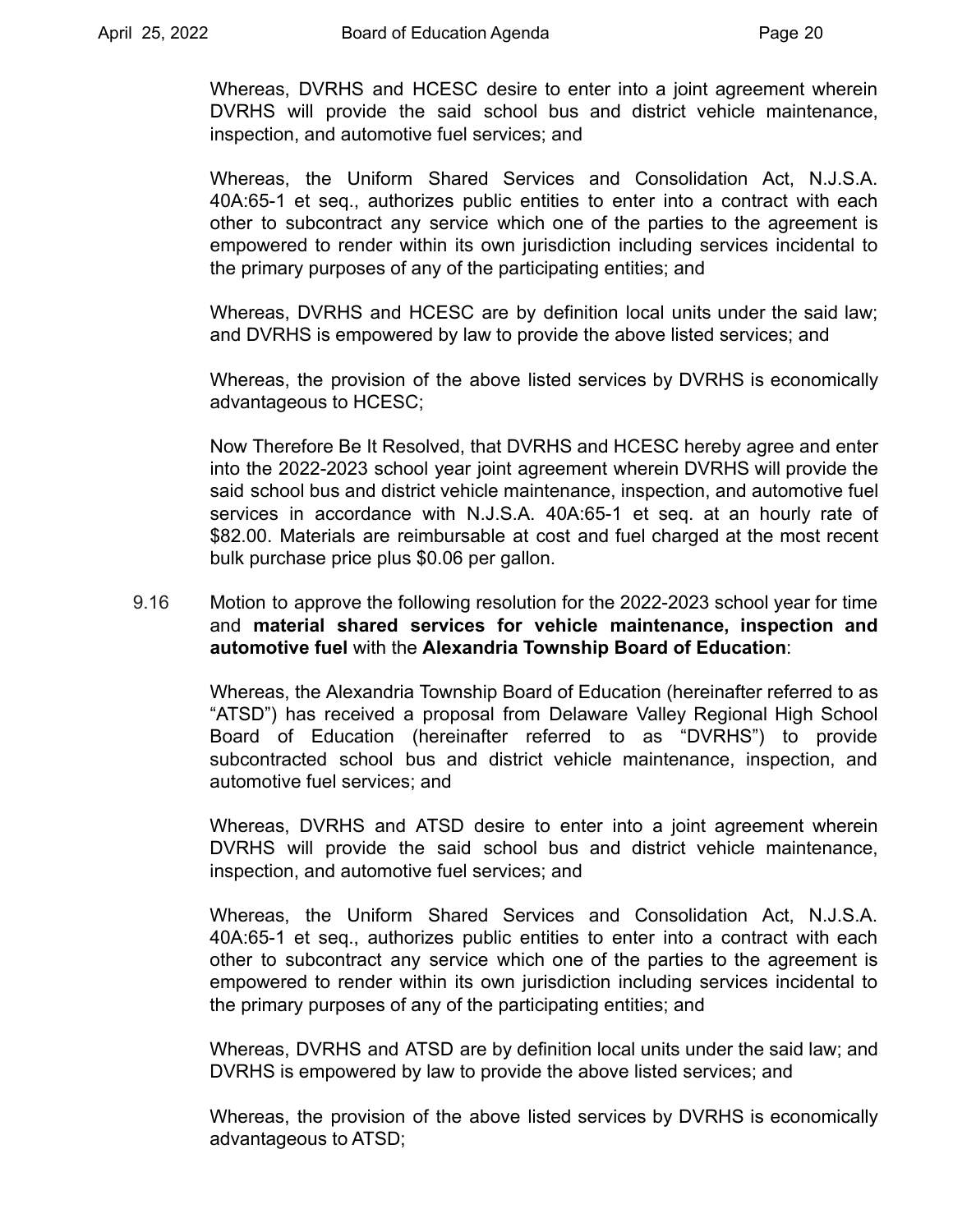Now Therefore Be It Resolved, that DVRHS and ATSD hereby agree and enter into the 2022-2023 school year joint agreement wherein DVRHS will provide the said school bus and district vehicle maintenance, inspection, and automotive fuel services in accordance with N.J.S.A. 40A:65-1 et seq. at an hourly rate of \$82.00. Materials are reimbursable at cost and fuel charged at the most recent bulk purchase price plus \$0.06 per gallon.

9.17 Motion to approve the following resolution for the 2022-2023 school year for time and material **shared services for vehicle maintenance, inspection and automotive fuel** with the **Lebanon Township Board of Education**:

Whereas, the Lebanon Township Board of Education (hereinafter referred to as "LTSD") has received a proposal from Delaware Valley Regional High School Board of Education (hereinafter referred to as "DVRHS") to provide subcontracted school bus and district vehicle maintenance, inspection, and automotive fuel services; and

Whereas, DVRHS and LTSD desire to enter into a joint agreement wherein DVRHS will provide the said school bus and district vehicle maintenance, inspection, and automotive fuel services; and

Whereas, the Uniform Shared Services and Consolidation Act, N.J.S.A. 40A:65-1 et seq., authorizes public entities to enter into a contract with each other to subcontract any service which one of the parties to the agreement is empowered to render within its own jurisdiction including services incidental to the primary purposes of any of the participating entities; and

Whereas, DVRHS and LTSD are by definition local units under the said law; and DVRHS is empowered by law to provide the above listed services; and

Whereas, the provision of the above listed services by DVRHS is economically advantageous to LTSD;

Now Therefore Be It Resolved, that DVRHS and LTSD hereby agree and enter into the 2022-2023 school year joint agreement wherein DVRHS will provide the said school bus and district vehicle maintenance, inspection, and automotive fuel services in accordance with N.J.S.A. 40A:65-1 et seq. at an hourly rate of \$82.00. Materials are reimbursable at cost and fuel charged at the most recent bulk purchase price plus \$0.06 per gallon.

- 9.18 Motion to approve the Corporate Sponsors list for the Athletic Department.
- 9.19 Motion to approve a change order to the contract with Field Turf [USA,](https://drive.google.com/file/d/1MAggt84vKpBgOodLDppfnF1WqoQl8EOR/view?usp=sharing) Inc. through the ESCNJ Cooperative Pricing contract #AEPA-20A in the amount of \$85,000 to provide and install the track material in the "D" zones at the turf field.
- 9.20 Motion to approve the following 2022/2023 transportation agreement

Whereas, the Delaware Valley Regional High School Board of Education desires to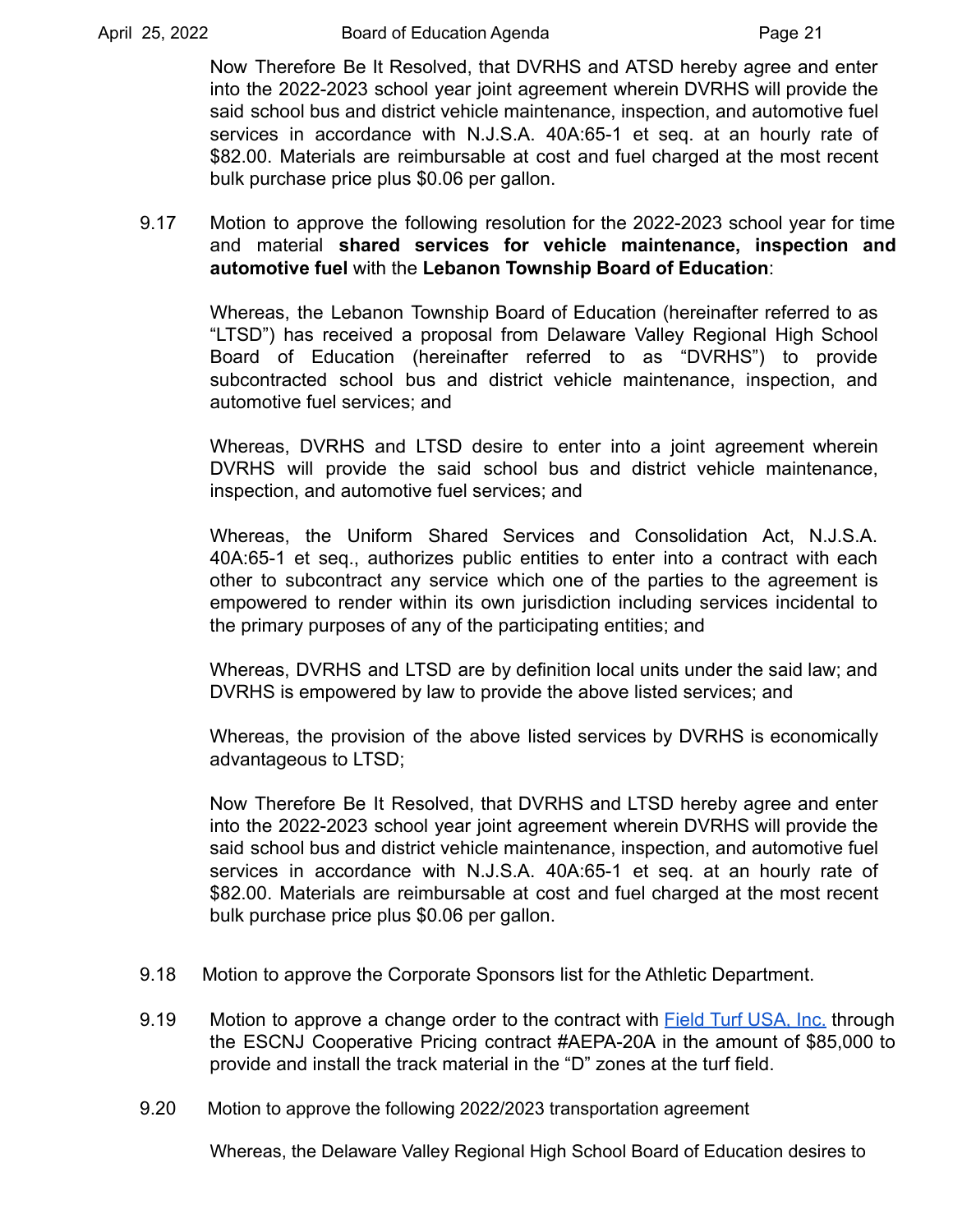transport special education, non-public, public and vocational school students to specific destinations; and

 **Whereas, the Warren County Special Services School District hereinafter** referred to as WCSSD offers coordinated transportation services; and

Whereas, the WCSSD will organize and schedule routes to achieve the maximum cost effectiveness:

 Board of Education. Now therefore, it is agreed that in consideration of prorated contract costs, plus an administration fee of 4.0% as presented to the Delaware Valley Regional High School Board of Education as calculated by the billing formula adopted by the WCSSD's

9.22 Motion to approve the purchase of a 2016 wheelchair van from Delaware Township School in the amount of \$[30,000.00](https://30,000.00) to be paid from the transportation consortium.

**10. Finance Committee -** Gerard Bowers, Chairperson

Jonathan DeLisle, Anna Gaspari, Ellen Gordon

Informational Items:

Action Items:

10.1 Motion to approve the April 25, 2022 bill list as follows:

| <b>Bill List</b>                                                                                                                                                            | Amount                                                              |
|-----------------------------------------------------------------------------------------------------------------------------------------------------------------------------|---------------------------------------------------------------------|
| <b>General Fund 10</b><br>Special Revenue Fund 20<br><b>Technology Fund 61</b><br><b>Transportation Consortium Fund 62</b><br><b>Administrative Shared Services Fund 63</b> | \$1,712,496.57<br>154,176.34<br>6,466.12<br>306, 132.71<br>9,138.22 |
| <b>Total</b>                                                                                                                                                                | \$2,188,409.96                                                      |
| Cafeteria (March)                                                                                                                                                           | \$<br>41,272.23                                                     |

- 10.2 Motion to approve line item transfers dated March 01, 2022 through March 31, 2022 in the amount of \$314,313.00.
- 10.3 Motion to acknowledge receipt of the monthly certification of the Board Secretary for March 2022 , and after review of the Board Secretary's and March 2022 Treasurer's Reports, certify no major account or fund has been over-expended in violation of N.J.A.C.6A:23  $-$  2.11(c) 3 and that sufficient funds are available to meet the District's financial obligation for the remainder of the fiscal year and that no budgetary line-item account has been exceeded pursuant to N.J.S.A. 18A:22-8.1, and that no line-item account has encumbrances and expenditure,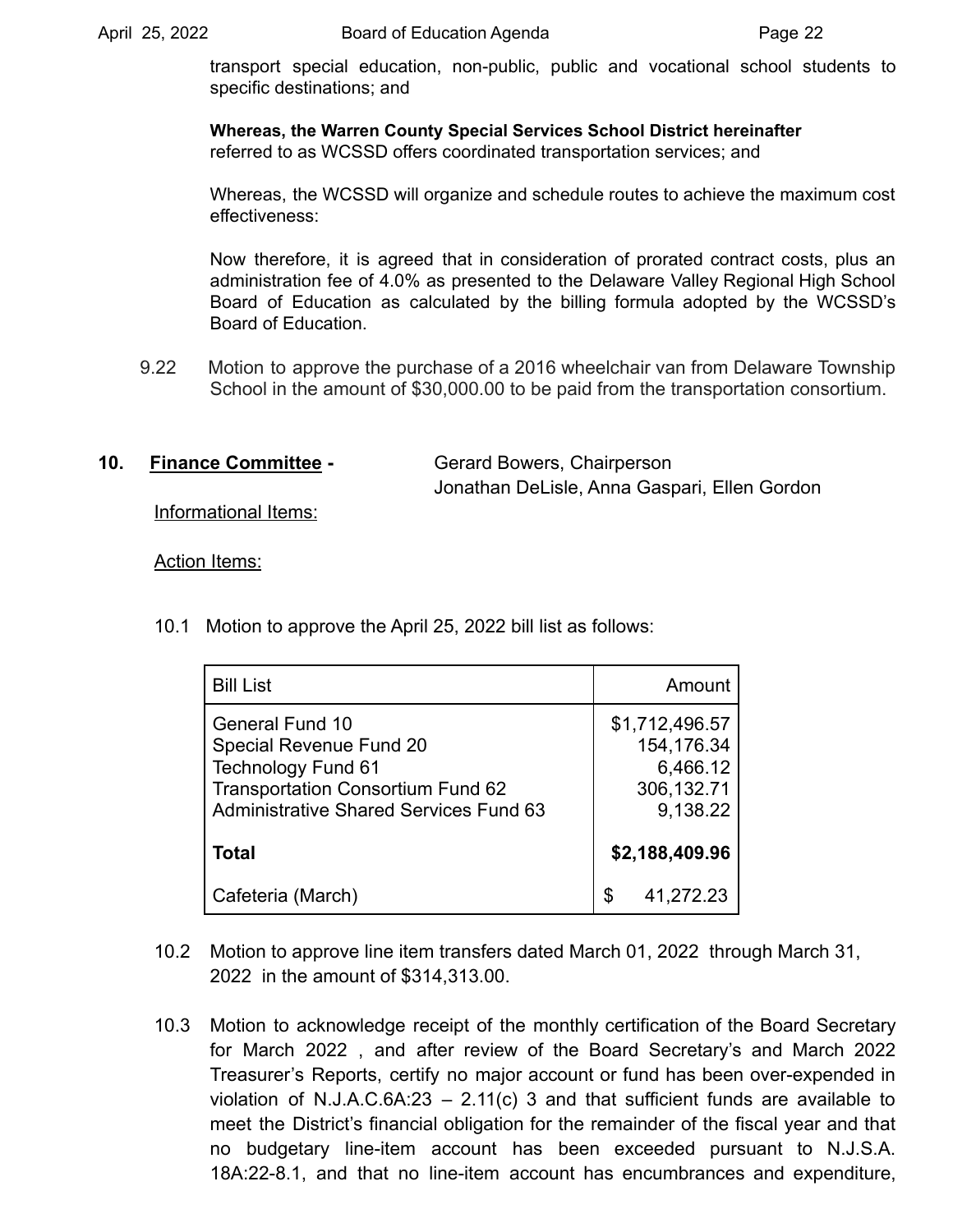which in total exceed the line-item appropriation in violation of N.J.A.C. 6A23-2.11(a).

10.4 Motion to approve the following financial reports:

| Account                           | Date       |
|-----------------------------------|------------|
| <b>Game Officials Account</b>     | March 2022 |
| <b>Petty Cash Account</b>         | March 2022 |
| <b>Student Activities Account</b> | March 2022 |
| <b>Scholarship Account</b>        | March 2022 |
| Cafeteria Account                 | March 2022 |

- 10.5 Motion to allow the senior class of 2022 to purchase their iPad at a rate of \$100 each.
- 10.6 Resolution to Approve a Memorandum of Agreement to form an ARP HCY II **Consortium**

Whereas, the American Rescue Plan (ARP) of 2021 included federal funds for the ARP-Homeless Children and Youth (HCY) Program, and

Whereas, funding under this program must be used for the purposes of identifying homeless children and youth and providing homeless children and youth with (A) wrap-around services in light of the challenges of COVID–19; and (B) assistance needed to enable homeless children and youth to attend school and participate fully in school activities, and

Whereas, the Delaware Valley Regional High School Board of Education received an allocation of \$747 and districts must join a consortium to aggregate funds if the allocation is less than \$5,000, and

Whereas, Delaware Valley Regional High School Board of Education is part of the Region I consortium through Bergen County Educational Services Commission that includes the following counties: Bergen, Hunterdon, Passaic, Somerset, Sussex and Warren, now

Therefore Be It Resolved, that the Delaware Valley Regional High School Board of Education approve a Memorandum of Agreement to form an ARP HCY II Consortium and will serve as a "Member District" in the Region II Consortium.

10.7 Motion to approve the contract for professional accounting and auditing services for the 2022/2023 school year with BKC, CPAs, PC at the following rates with an contract estimate cost of \$30,000:

|  | <b>Staff</b> | Hourly Rates |
|--|--------------|--------------|
|--|--------------|--------------|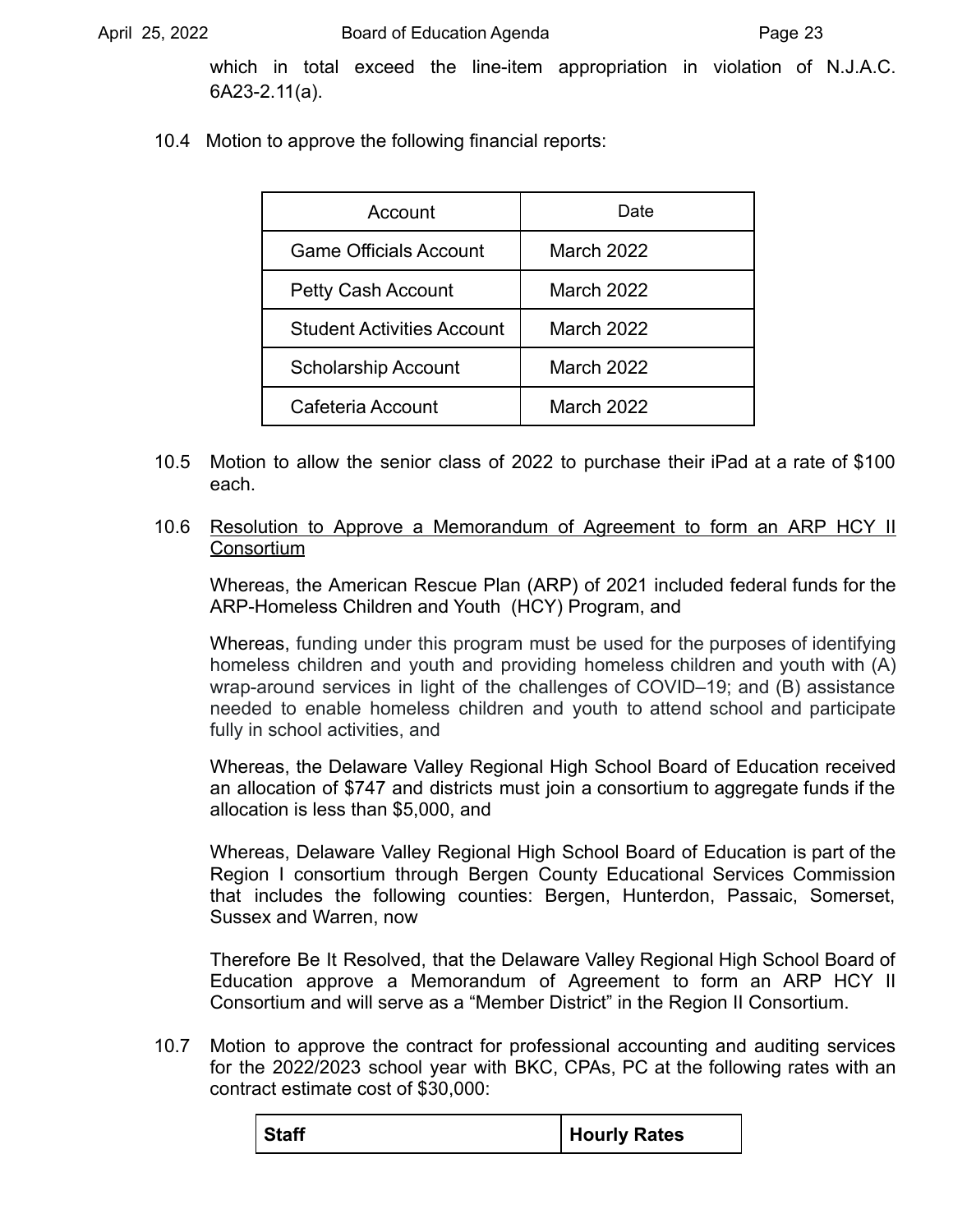| Shareholder                     | \$250.00            |
|---------------------------------|---------------------|
| Principal                       | \$220.00            |
| Manager                         | \$135.00 - \$150.00 |
| Senior                          | \$125.00            |
| <b>Staff Accountant</b>         | \$85.00 - \$100.00  |
| Paraprofessional/Administrative | \$75.00             |

- 10.8 Motion to approve professional services contract with R&L Data Centers, Inc. for payroll related services for 2021/2022 school year with an estimated contract amount of \$17,000 per year.
- 10.9 Motion to approve cancellation and reissuance (where appropriate) of the following outstanding checks:

| <b>Account</b>            | Ck No. | <b>Amount</b> | <b>Date</b>   | <b>Re-issue</b> |
|---------------------------|--------|---------------|---------------|-----------------|
| General                   | 12736  | \$50.00       | $1 - 25 - 21$ | $\sf X$         |
| General                   | 12740  | \$75.00       | $1 - 25 - 21$ | $\sf X$         |
| General                   | 13007  | \$80.34       | $3 - 29 - 21$ | X               |
| General                   | 13407  | \$25.00       | $6 - 30 - 21$ | X               |
| General                   | 13453  | \$60.00       | $7 - 27 - 21$ | X               |
| General                   | 13638  | \$37.00       | $9 - 27 - 21$ | $\sf X$         |
| <b>Total General</b>      |        | \$327.34      |               |                 |
| Cafeteria                 | 596    | \$6.25        | $6 - 29 - 21$ |                 |
| Cafeteria                 | 598    | \$6.30        | $6 - 29 - 21$ |                 |
| Cafeteria                 | 599    | \$5.90        | $6 - 29 - 21$ |                 |
| Cafeteria                 | 605    | \$23.80       | $6 - 29 - 21$ |                 |
| Cafeteria                 | 614    | \$44.80       | $6 - 29 - 21$ |                 |
| <b>Total Cafeteria</b>    |        | \$87.05       |               |                 |
| Payroll                   |        |               |               |                 |
| <b>Total Payroll</b>      |        | \$0.00        |               |                 |
| <b>Student Activities</b> | 1596   | \$25.00       | $2 - 25 - 21$ |                 |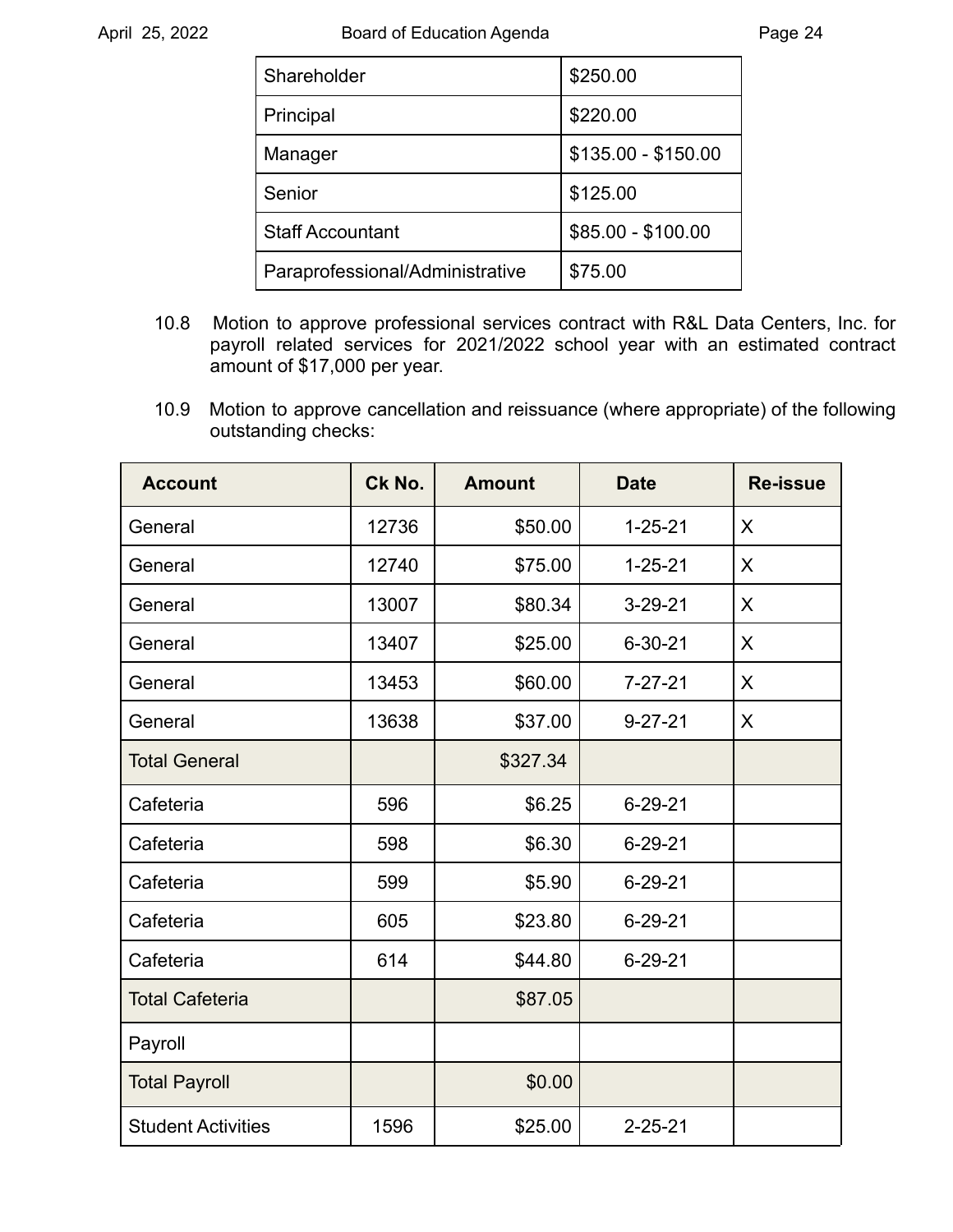| <b>Total Student Activities</b> |      | \$25.00  |               |   |
|---------------------------------|------|----------|---------------|---|
| Petty Cash                      |      |          |               |   |
| <b>Total Petty Cash</b>         |      | \$.00    |               |   |
| <b>Game Officials</b>           | 3622 | \$81.00  | $4 - 22 - 21$ | X |
| <b>Game Officials</b>           | 3645 | \$63.00  | $4 - 22 - 21$ | X |
| <b>Game Officials</b>           | 3785 | \$65.00  | $8 - 24 - 21$ | X |
| <b>Game Officials</b>           | 3860 | \$65.00  | $9 - 14 - 21$ | X |
| <b>Total Game Officials</b>     |      | \$274.00 |               |   |

10.10 Motion to accept the following donations from the following donors for "Turf in 22!":

| <b>I</b> Donors                | Amount     |
|--------------------------------|------------|
| l 4Ever Health and Fitness LLC | \$1,000.00 |

#### 10.11 NJSIG Safety Grant Award

Whereas, the New Jersey Schools Insurance Group ("NJSIG") is a school board insurance group authorized by J.J.S.A. 18A:18B-1 et seq. To provide insurance coverage and risk management services for its members;

Whereas, the Delaware Valley Regional High School Board of Education, hereinafter referred to as the "Educational Institution," is a member of NJSIG; and,

Whereas, in accordance with NJSIG Policy 3710, the goal of the safety grant program is to provide members the necessary resources to complete risk reduction projects and improve the safety of the population NJSIG members serve.

Now Therefore Be It Resolved, that:

1. The Educational Institution applies for a safety grant through the NJSIG safety grant program for 2022 in the amount of \$9,100 for the purposes set forth in the safety grant application, which is attached hereto; and,

2. The Business Administrator is hereby authorized to take all action necessary to apply for and receive a safety grant award.

10.12 Motion to approve the following requests for employee/board member travel in accordance with the School District Accountability Act and Board of Education Policy. Only overnight stays are eligible for meal reimbursement. Mileage, meals and lodging reimbursements shall be in accordance with NJ Statute, Code and NJ Department of Treasury Guidelines. OMB Mileage Reimbursement Rate: \$0.35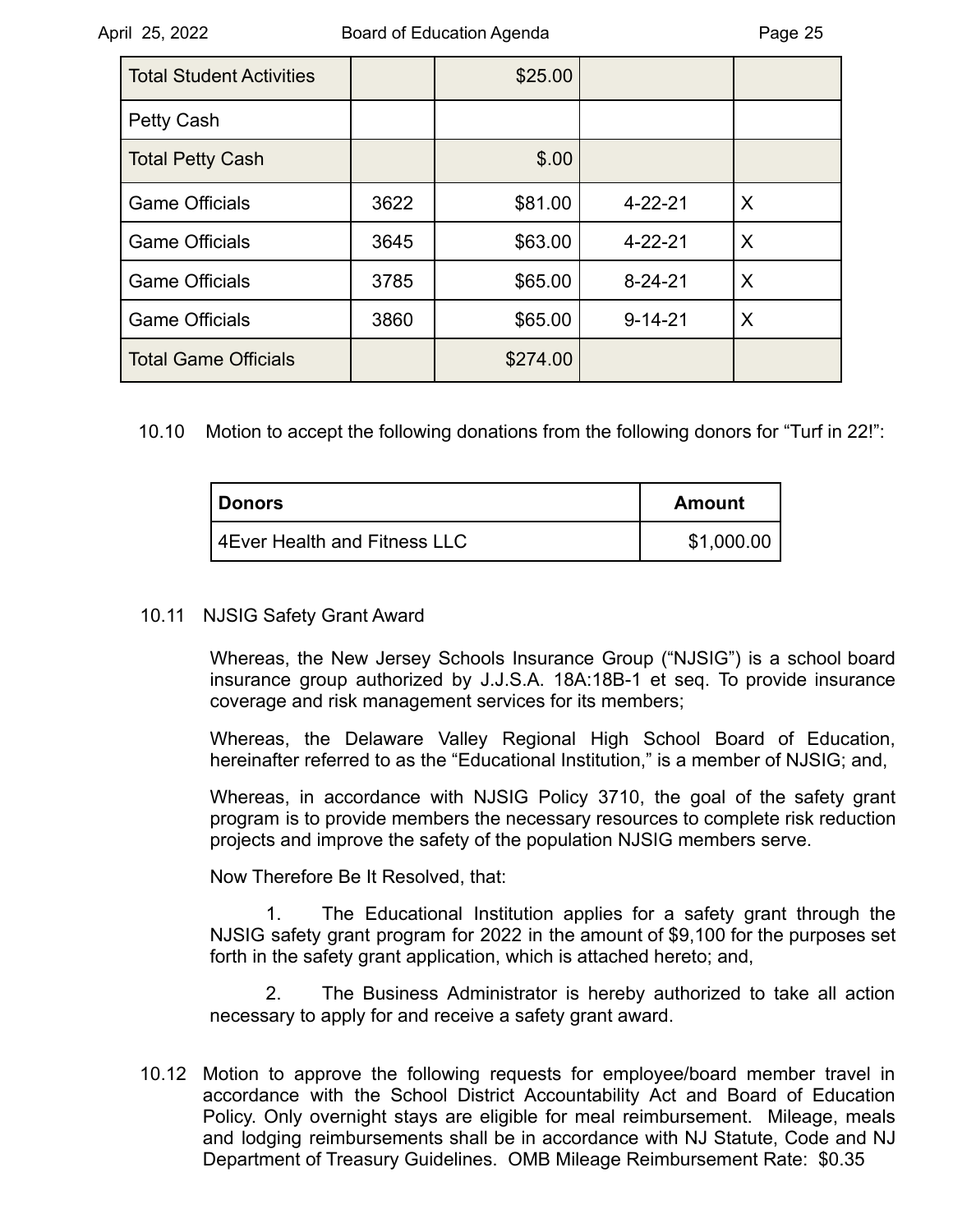| Employee/<br><b>BOE Member</b> | <b>Program Title/</b><br>Location                    | Date(s) | Cost     | Mileage/<br><b>Tolls</b> | Lodging<br><b>Total</b> | <b>Meals</b><br><b>Total</b> |
|--------------------------------|------------------------------------------------------|---------|----------|--------------------------|-------------------------|------------------------------|
| <b>Donna Daku</b>              | <b>CDK End of Year</b><br>Meeting<br>Washington, NJ  | 04/28   | \$0.00   | \$10.71                  | \$0.00                  | \$0.00                       |
| <b>Karen Kilduff</b>           | <b>CDK End of Year</b><br>Meeting<br>Washington, NJ  | 5/3     | \$0.00   | \$10.71                  | \$0.00                  | \$0.00                       |
| <b>Carla Abert</b>             | <b>CDK End of Year</b><br>Meeting<br>Washington, NJ  | 5/3     | \$0.00   | \$10.71                  | \$0.00                  | \$0.00                       |
| <b>Carla Abert</b>             | Payroll<br>Administrators<br>Program<br>Whippany, NJ | 5/17    | \$100.00 | \$30.31                  | \$0.00                  | \$0.00                       |
| <b>Teresa</b><br>O'Brien       | <b>CDK End of Year</b><br>Meeting<br>Washington, NJ  | 5/3     | \$0.00   | \$10.71                  | \$0.00                  | \$0.00                       |

#### **11. Negotiations Committee -** Ellen Gordon, Chairperson

Deborah Culberson, Joanne Oldenberg, George **Tavernite** 

Informational Items:

Action Items:

12. **Personnel Committee** - Ellen Gordon, Chairperson Melaine Campbell, Deb Culberson, Jon DeLisle

# Informational Items:

It is noted that all staff appointments are at the recommendation of the Superintendent of Schools and that all salaries are prorated to the effective date of employment.

# **Action Items:**

- 12.1 Motion to approve the **Disability Leave of Absence** for employee #4462, beginning April 12, 2022 to on or about May 3, 2022.
- 12.2 Motion to approve the **Disability Leave of Absence** for employee #3591, beginning May 13, 2022 to on or about May 31, 2022.
- 12.3 Motion to approve **Intermittent Family Leave** for employee #3917, beginning August 2022 through June 30, 2023.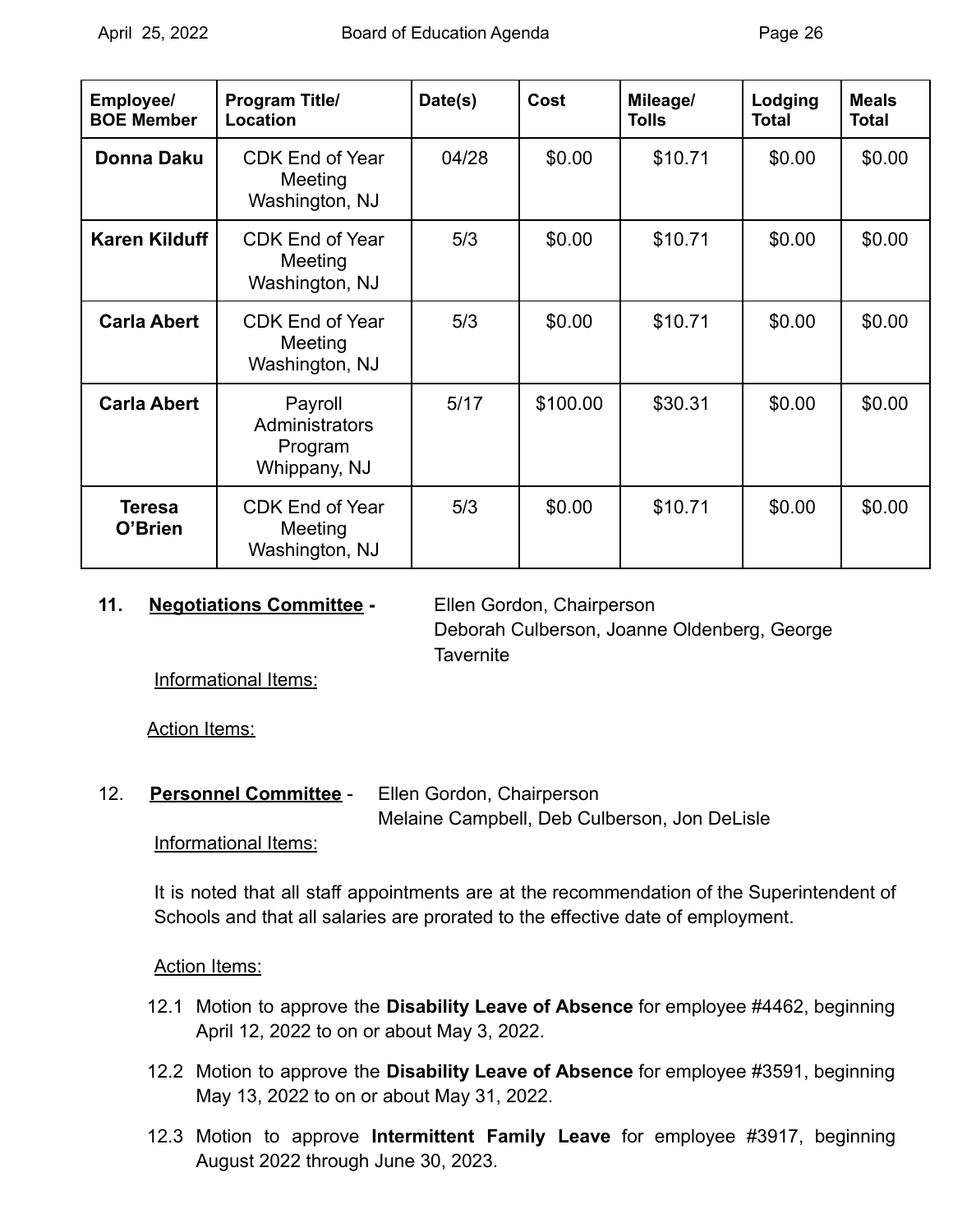- 12.4 Motion to accept the **Resignation** of Beth Ann Hendershot, School Nurse, with regret, effective June 30, 2022.
- 12.5 Motion to accept the **Resignation** of Lisa Horvath, Sub/Trip Driver, with regret, effective April 29, 2022.
- 12.6 Motion to approve the **Resignation** of Stuart Biggs, Sub/Trip Driver, with regret, effective May 9, 2022.
- 12.7 Motion to approve horizontal movement across the guide for **Sean Lynch**, Special Education Teacher, 1.0 FTE, from MS, Step 1-2, to MS+15, Step 1-2, at a salary of \$59,510, effective April 1, 2022.
- 12.8 Motion to approve the 2021/2022 employment contract for **Dorothy Salvatori**, as Instructional Aide, 1.0 FTE, Aide Guide, Step 1, for 7.25 hours a day, at a salary of \$28,072, prorated, beginning May 1, 2022 to June 30, 2022.
- 12.9 Motion to approve the following Transportation **Sub/Trip Drivers** for the 2021/2022 School Year. Salary paid for by the Transportation Consortium.

| <b>NAME</b>                     | <b>HOURL</b><br><b>Y RATE</b> | <b>START</b><br><b>DATE</b> |
|---------------------------------|-------------------------------|-----------------------------|
| <b>James Drake</b>              | \$28.00                       | 3/30/2022                   |
| <b>Robin Atkins</b>             | \$29.00                       | 3/30/2022                   |
| Rene<br>Janiszewski             | \$28.00                       | 4/26/2022                   |
| <b>Richard</b><br>Farino Jr.    | \$28.00                       | 4/26/3022                   |
| <b>Dennis</b><br><b>MacMinn</b> | \$28.00                       | 4/26/2022                   |
| Debora<br><b>Vicente</b>        | \$28.00                       | 4/26/2022                   |

- 12.10Motion to approve the following staff members for the **2022 Extended School Year (ESY) Program** from July 6, 2022 to August 4, 2022, Monday - Thursday, 8:00 a.m. - 1:00 p.m., 5 hours/day:
	- **Special Education Teachers:** Kristen Lockett and Sean Lynch will share the position. There will be a schedule, to ensure that no more than one teacher will be working on any given day.
	- **Substitute Special Education Teachers:** Michelle Golder (primary) and all board approved Special Education teachers, if needed.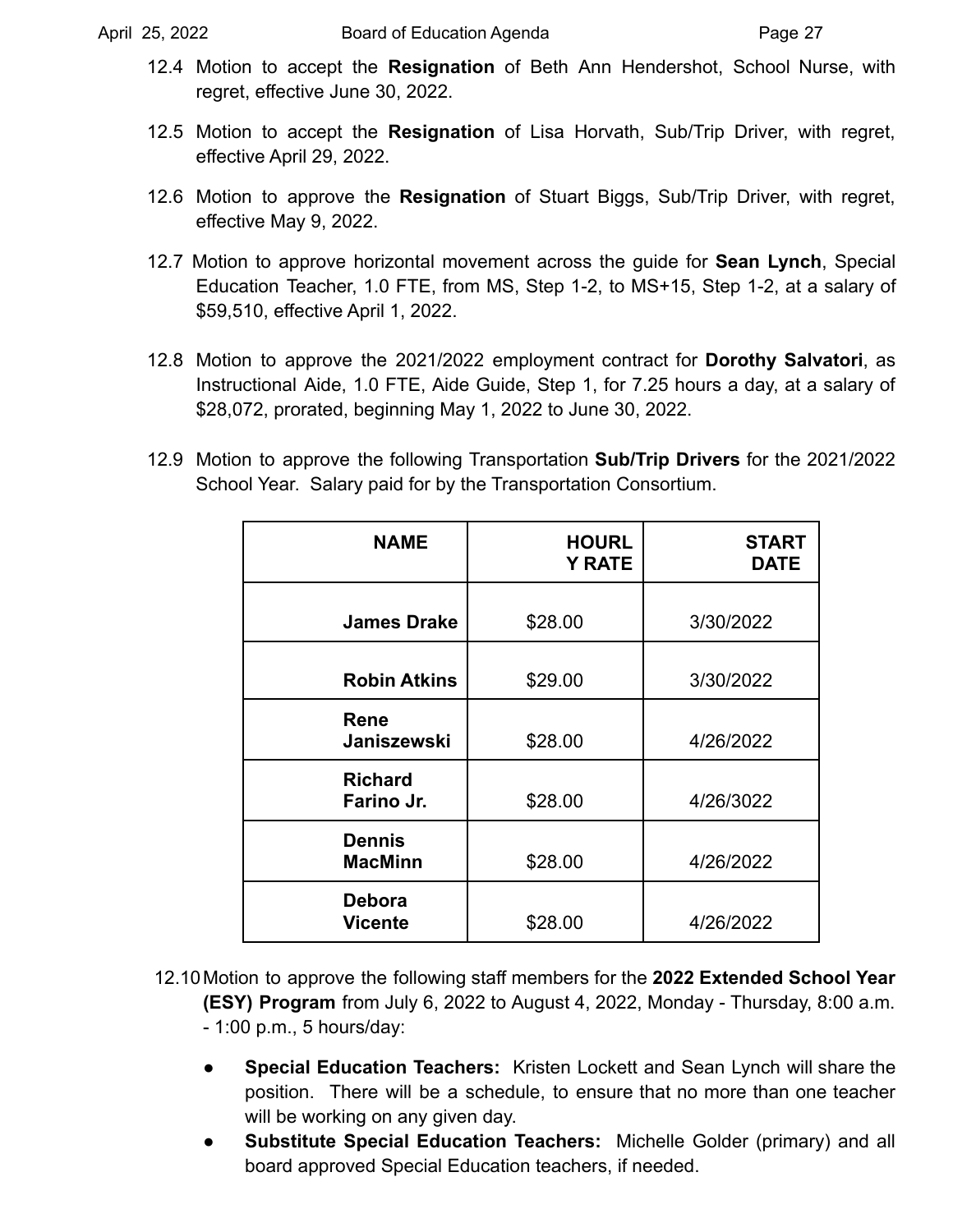- **School Nurse:** Beth Ann Hendershot will supply Nursing Services, for approximately 2 weeks of the 5, for 5 hours a day, at her per diem hourly rate. Additional Nurse information will be provided at a later date.
- **Substitute Nurse: Chris Grand**
- **Instructional Aides (4):** The following Aides will share the position: No more than 4 Instructional Aids will be working on any given day. All others will be used as substitutes:

All board approve Instructional Aides**,** Valeria Latragna, Jordan Reuber & Nicholas Gerard; board approved substitutes.

- 12.11 Motion to approve **Nanette Elder**, Special Education Teacher for 10 summer hours at \$40.00 per hour to ensure student placements in the Employment Transitions Program.
- 12.12 Motion to approve **Jennifer Reuber** a \$1,500 summer stipend to build Instructional Aide's schedule and associated details.
- 12.13 Motion to approve **Child Study Team Services** during the 2022 summer months for School Physiologist, School Social Worker, LDTC, and LSCW / Mental Health Counselor, at their per diem rate of pay. Services will not exceed \$10,500 to conduct evaluations, IEP meetings, and other functions germane to the operation of the Special Services Office, paid at their per diem rate.
- 12.14 Motion to approve **Janet O'Connor**, CST Secretary, to be paid at her per diem rate of pay, and **Vasiliki (Bessy) Kapetanakis and Linda McIntyre**, Instructional Aides, to be paid as substitute secretaries, at \$14.00 per hour, for the 80 summer work hours, cumulative. This will maintain the flow of student paperwork for enrollment or release of file, to prepare for the 2022-2023 school year.
- 12.15 Motion to approve **Janet O'Connor**, CST Secretary, 4 work days at her per diem rate from August 26 - 31, 2022.
- 12.16 Motion to approve **Carolyn Wolsiefer** as Summer Technology worker, at \$15.00/hr., four days a week, not to exceed \$5,000, beginning June 2022 and ending August 26, 2022.
- 12.17 Motion to approve **Doug Smith**, Substitute Custodian, for the remainder of the 2021/2022 school year and the 2022/2023 school year at an hourly rate of \$18.00 an hour, beginning June 2022 and ending August 2023.
- 12.18 Motion to approve the following request for **graduate course work** for the **2022/2023** school year:

| <b>EMPLOYEE</b>      | <b>SEMESTER</b> | <b>COURSE</b>                               | <b>CREDITS</b> |
|----------------------|-----------------|---------------------------------------------|----------------|
| <b>James Gessner</b> | Summer 2022     | Master of Science in<br>Teaching & Learning |                |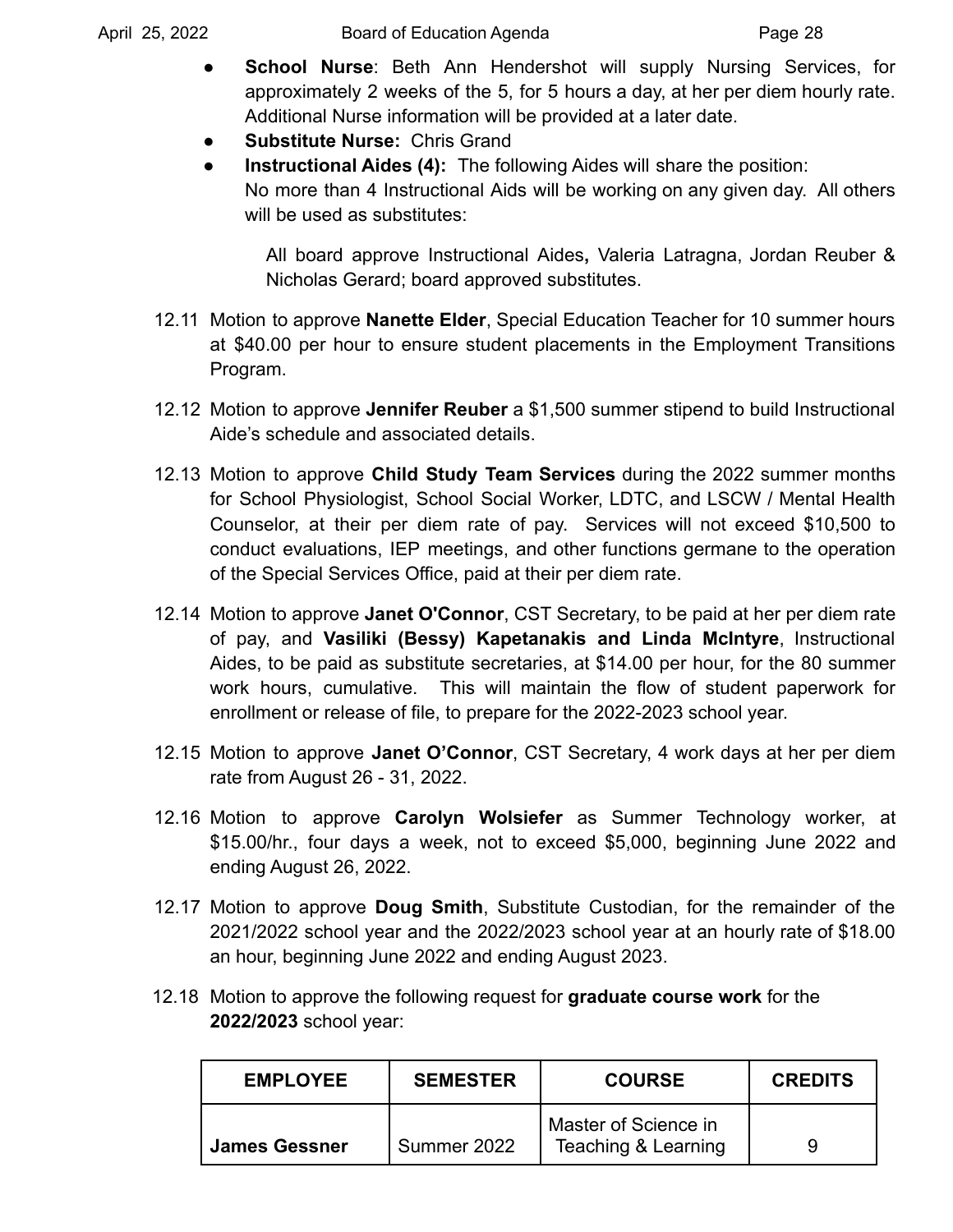| <b>Kari Gursky</b> | Summer 2022 | The Principalship                                                              | 3 |
|--------------------|-------------|--------------------------------------------------------------------------------|---|
| <b>Nicolas Noa</b> | Summer 2022 | The Greatest<br><b>Generation of Choral</b><br><b>Music</b>                    | 3 |
| <b>Nicolas Noa</b> | Summer 2022 | Beyond Singing: A<br>blueprint for the<br><b>Exceptional Choral</b><br>Program | 3 |

12.19 Motion to approve the following **Substitute** for the 2021-2022 school year: **Jordan Reuber**

- 12.20 Motion to approve the following **Volunteer** for the 2021-2022 school year:
	- **Jon Lyman Boys' Lacrosse**

| 13. | <b>Policy Committee -</b> | Amy Elphick, Chairperson                  |  |
|-----|---------------------------|-------------------------------------------|--|
|     |                           | Gerard Bowers, Anna Gaspari, Ellen Gordon |  |

# Informational Items:

#### Action Items:

13.1 Motion to approve the first reading of the following policy and regulation revisions:

| P2415.05 | Student Surveys, Analysis, Evaluations, Examinations, Testing<br>or Treatment (M) |
|----------|-----------------------------------------------------------------------------------|
| P2431.4  | Prevention and Treatment of Sports-Related Concussions and                        |
|          | Head Injuries (M)                                                                 |
| R2431.4  | Prevention and Treatment of Sports-Related Concussions and<br>Head Injuries (M)   |
| P 2451   | Adult High School (M)                                                             |
|          |                                                                                   |
| R2460.30 | Additional/Compensatory<br>Special Education and Related                          |
|          | Services (M)                                                                      |
| P 2622   | Student Assessment (M)                                                            |
| R 2622   | Student Assessment (M)                                                            |
| P 3233   | <b>Political Activities</b>                                                       |
| P 5460   | High School Graduation (M)                                                        |
| P 5460.1 | <b>High School Graduation Attire</b>                                              |
| P 5541   | Anti-Hazing (M)                                                                   |
| P 8465   | Bias Crimes and Bias-Related Acts (M)                                             |
| R 8465   | Bias Crimes and Bias-Related Acts (M)                                             |
| P 9560   | Administration of School Surveys (M)                                              |
|          |                                                                                   |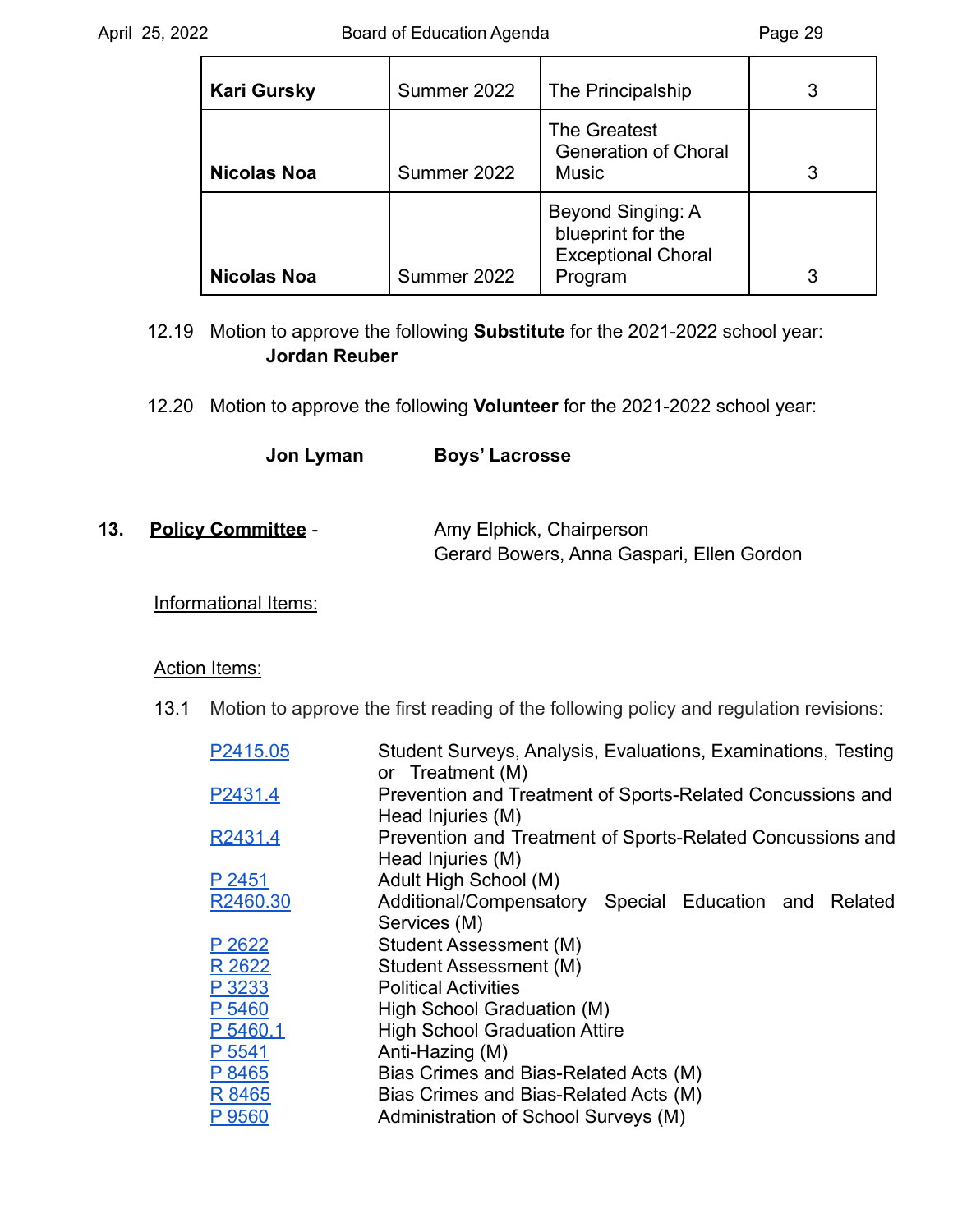14. **Education and Student Affairs Committee -** Jonathan DeLisle, Chairperson Melaine Campbell, Amy Elphick, Ellen Gordon

## Informational Items:

## a. **Community Activities Calendar:**

Alexandria Township: Township Committee Meeting (2<sup>nd</sup> Wednesday) Dumpster Day, May, 21st, 8:00 am - 11:00 am Well Water Testing Kits Available, \$\$, May 21st 9:00am - 12:00 pm

Holland Township: Township Committee Meeting ( $1<sup>st</sup>$  and  $3<sup>rd</sup>$  Tuesday) Document Paper Shredding Day, April 30th, 9:00 am - 12:00 pm

Kingwood Township: Township Committee Meeting (1<sup>st</sup> Thursday) Bull's Island Tree Planting, April 30th & May 1st

Frenchtown Borough: Township Committee Meeting (1<sup>st</sup> Wednesday)

Milford Borough: Township Committee Meeting (1<sup>st</sup> and 3<sup>rd</sup> Monday)

Delaware Valley Regional High School: Clothing Drive, April 29th, 4:00pm - 7:00pm April 30th, 9:00am - 12:00pm May 2nd, 4:00pm - 7:00pm SAT's, May 7th, 7:30am NJSLA Test, Grade 9 & 11, May 16th - May 19th Spring Concert, May 17th World Wide Web Wednesday - Senior Citizen Tech Night Series, May 18th, 5:30pm - 7:00pm Quill and Scroll Induction, May 19th, 6:30pm - 7:15pm

# Action Items:

- 14.1 Motion to approve a machinery maintenance agreement with Shop Specialties Inc. for the 2022-2023 school year to inspect and maintain wood shop equipment in the amount of [\\$2,300.00](https://2,300.00) plus the cost of parts.
- 14.2 Motion to approve a 2022/2023 Professional Services Contract with Criss Cross Kids, LLC to provide Occupational Therapy Services in the amount of \$350.00 for